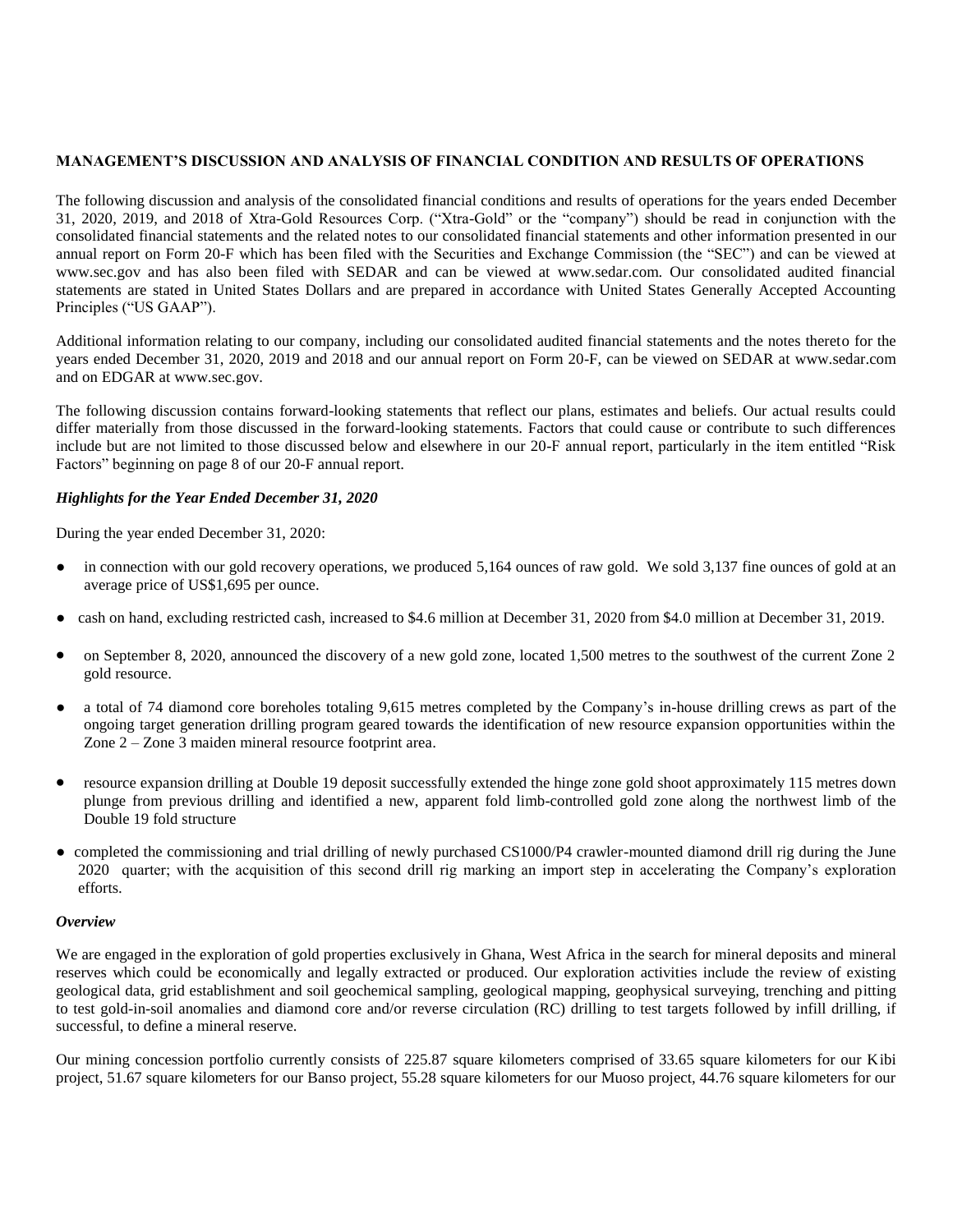Kwabeng project, and 40.51 square kilometers for our Pameng project, or 55,873 acres, pursuant to the leased areas set forth in our mining leases.

### *Technical Disclosure*

The hardrock, lode gold exploration technical information relating to our mineral properties contained in this MD&A is based upon information prepared by or the preparation of which was supervised by Yves Clement, P.Geo., our Vice-President, Exploration. Mr. Clement is a Qualified Person as defined by Canadian Securities National Instrument 43-101 concerning standards of disclosure for mineral projects.

### *Plan of Operations*

Our strategic plan is, with respect to our mineral projects, to conduct an exploration program, consisting of the following: at our Kibi project:

- follow-up trenching of Zone  $2 -$ Zone 3 early stage gold shoots / showings to guide future mineral resource expansion drilling efforts;
- prospecting, reconnaissance geology, hand augering and/or scout pitting, and trenching of high priority gold-in-soil anomalies and grassroots gold targets across the extent of the Apapam concession; and
- **●** a diamond core drill program of approximately 12,000 metres, at an estimated cost of \$600,000, to be implemented utilizing the Company's in-house operated drill rigs; consisting of a combination of follow up drilling of early stage gold shoots / showings discovered by previous drilling / trenching efforts  $(2008 - 2012)$  within the Zone 2 – Zone 3 maiden mineral resource footprint area and testing of prospective litho-structural gold settings identified by recently completed 3D geological modelling; and scout drilling of new grassroots gold targets across the Apapam concession.

at our Kwabeng project:

- **●** ongoing geological compilation, prospecting, soil geochemical sampling, hand augering and/or scout pitting, and trenching to identify and/or further advance grassroots targets; and
- the continuation of placer gold recovery operations at this project (commenced in March 2013);

at our Pameng project:

ongoing geological compilation, prospecting, soil geochemical sampling, hand augering and/or scout pitting, and trenching to identify and/or further advance grassroots targets; and

at our Banso and Muoso projects:

- **●** ongoing geological compilation, prospecting, soil geochemical sampling, hand augering and/or scout pitting, and trenching to identify and/or further advance grassroots targets; and
- the continuation of placer gold recovery operations at these projects (commenced in 2015);

As at the date of this annual report, we have estimated \$400,000 for the cost for soil sampling, hand augering and/or scout pitting, and trenching at our Kibi, Kwabeng, Pameng, Banso and Muoso projects.

As part of our current business strategy, we plan to continue engaging technical personnel under contract where possible as our management believes that this strategy, at its current level of development, provides the best services available in the circumstances, leads to lower overall costs and provides the best flexibility for our business operations. For example, the purchase of an exploration drill as opposed to using contract drillers has generated significant savings to the company.

We anticipate that our ongoing efforts will continue to be focused on the exploration and development of our projects and completing acquisitions in strategic areas. We will look to acquire further interests in gold mineralized projects that fall within the criteria of providing a geological basis for development of drilling initiatives that can enhance shareholder value by demonstrating the potential to define reserves.

We continued with our recovery of placer gold operations at our Kwabeng Banso and Muoso properties in 2020. We contract out as many services as possible on our placer gold recovery operations to local Ghanaians in order to maximize cost efficiencies.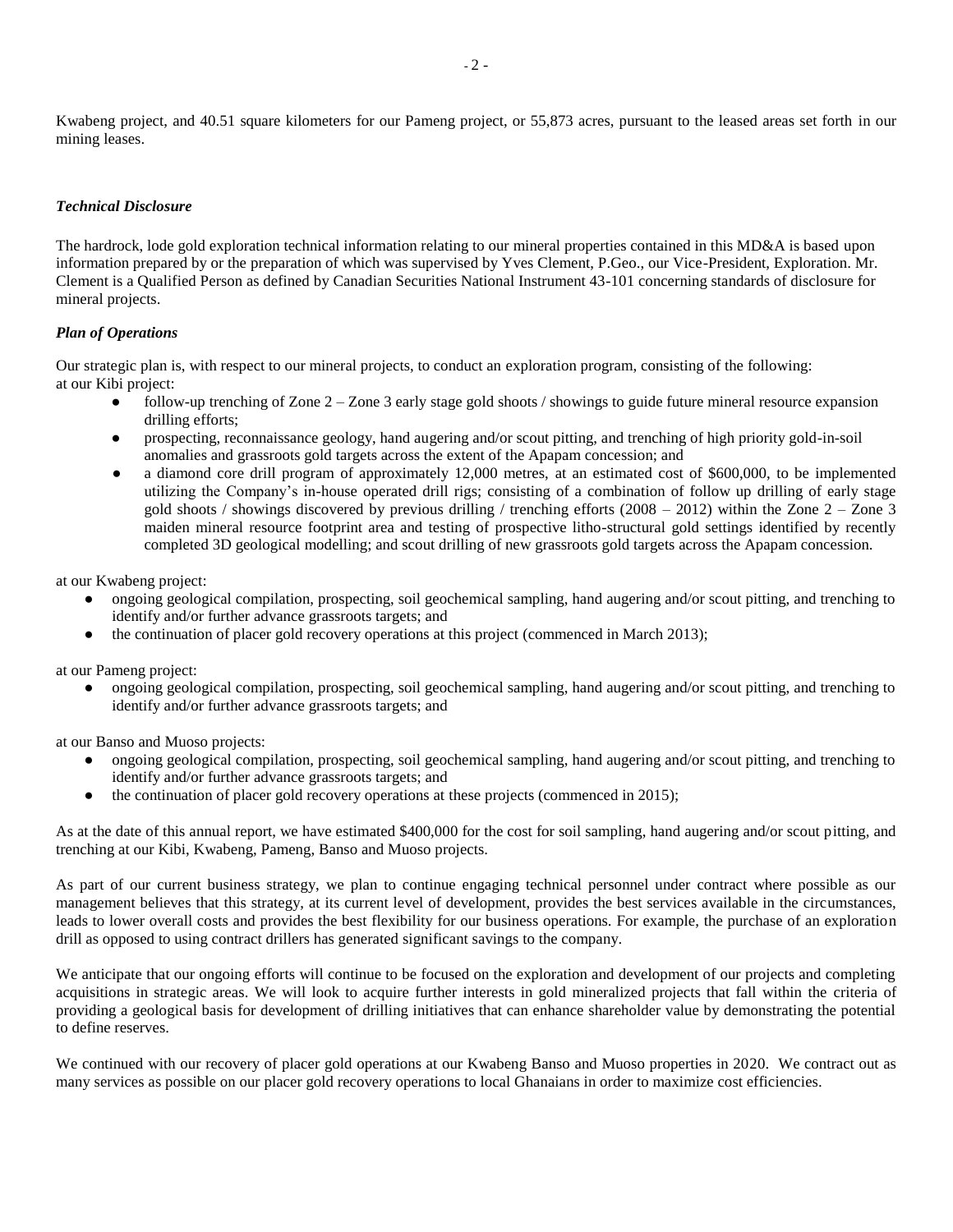Our fiscal 2021 budget to carry out our plan of operations is approximately \$1,800,000 as follows and as disclosed in our 20-F annual report under Item 4.B – Information on Xtra-Gold – Business Overview:

| Soil sampling / trenching           | \$400,000   |
|-------------------------------------|-------------|
| Drilling                            | 600,000     |
| Administration                      | 600,000     |
| Stock-based compensation (non-cash) | 200,000     |
| TOTAL                               | \$1,800,000 |

These expenditures are subject to change if management decides to scale back or accelerate operations.

Our company has historically relied on funds from gold recovery from alluvial operations, equity and debt financings to finance its ongoing operations. Existing working capital, possible debt instruments, further private placements and anticipated cash flow from placer gold recovery operations are expected to be adequate to fund our company's operations over the next year. During the current year and subsequent to 2021, we will not require additional capital to implement our plan of operations.

#### *Trends*

Gold prices closed in 2020 at \$1,888 per ounce, above the 2020 average of \$1,770 per ounce. The low for 2020 occurred in March, with prices gradually demonstrating strength from that time forward. We continue to see positive indicators for gold prices in the future.

The WHO-declared coronavirus pandemic continues to create a significant amount of economic uncertainty across the world. While gold prices originally surged with this announcement, prices have fallen back recently with a global asset sell off. Indicators are of significant spending programs by all governments to combat this issue while supporting national economies.

The coronavirus has negatively affected world GDP's and resulted in significant amounts of money printing by governments. This response has resulted in inflation in previous cycles.

Gold does well in times of uncertainty. National, corporate and individual debt levels increase this uncertainty and leave less room to safely manage any potential crisis.

Gold prices per ounce over the year ended December 31, 2020 and previous two years are as follows:

|         | 2020 | 2019                       | 2018  |
|---------|------|----------------------------|-------|
| High    |      | $$2,067$ $$1,546$ $$1,355$ |       |
| Low     |      | 1,474 1,270                | 1,178 |
| Average |      | 1,770 1,392                | 1,268 |

The tone for the precious metals market in the near future will depend on the U.S. dollar strength. While the US Federal Reserve has continued to express a neutral stance to interest rates, current events have led to significant rate decreases recently. The focus going forward will be on how much economic growth, government deficits and debts affect the ability of the Federal Reserve to increase future rates or shrink its balance sheet. Any further wobble or extension of the time to address the issues related to the pandemic in the US economy could interfere with the rate increases and create uncertainty about the US economy, which would be good for gold prices.

Overall, a lower U.S. dollar should lead to higher costs in U.S. dollar terms to identify and explore for gold but could be more than offset by higher gold prices, resulting in greater interest in gold exploration companies. Conversely, if the U.S. dollar strengthens further, interest in the gold exploration sector could be reduced.

Currently, Covid-19 has not affected any of the Company's operations in Ghana. The first cases of Covid-19 were detected much later in Ghana than other parts of the world, and Government action has limited the incidence of transmission. The Company continues to monitor the potential effects on its operations and is implementing protocol to hopefully help in minimize its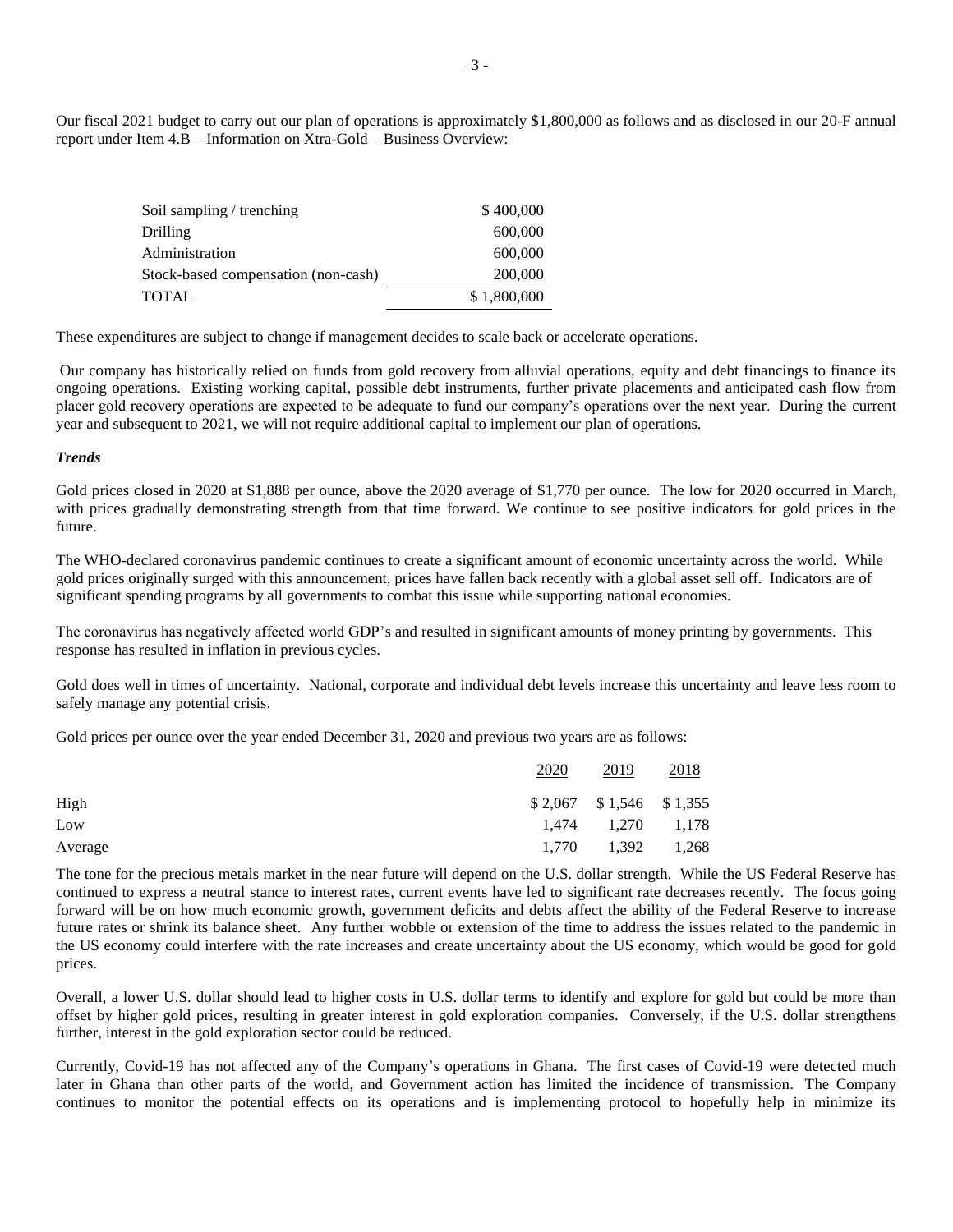impact. However, investors are cautioned this is an evolving issue, and that there is not guarantee the Company's protocols will be effective.

*Summary of the last five fiscal years ending December 31*

|                                                                                         | 2020       | 2019       | 2018            | 2017       | 2016            |
|-----------------------------------------------------------------------------------------|------------|------------|-----------------|------------|-----------------|
|                                                                                         | \$         | \$         | \$              | \$         | \$              |
| Operating revenues                                                                      | Nil        | Nil        | N <sub>il</sub> | <b>Nil</b> | N <sub>il</sub> |
| Consolidated pre tax income for the year                                                | 2,297,023  | 2,388,347  | 1,539,294       | 453,932    | (467,711)       |
| Net gain attributable to non-controlling interest                                       | (141, 782) | (140,390)  | (233, 111)      | (98,077)   | (13, 173)       |
| Income tax                                                                              | (294, 992) | Nil        | <b>Nil</b>      | <b>Nil</b> | <b>Nil</b>      |
| Net gain (loss) Xtra-Gold Resources Corp.                                               | 1,860,249  | 2,247,957  | 1,306,183       | 355,855    | (480, 884)      |
| Basic and diluted income (loss) attributable to<br>common shareholders per common share | 0.04       | 0.05       | 0.03            | 0.01       | (0.01)          |
| Total current assets                                                                    | 7,739,823  | 5,438,858  | 3,258,955       | 1,825,775  | 1,593,038       |
| Total assets                                                                            | 9,340,942  | 6,875,325  | 4,790,576       | 3,328,082  | 2,895,984       |
| Total current liabilities                                                               | 426,819    | 443,540    | 624,205         | 443,457    | 486,613         |
| <b>Total liabilities</b>                                                                | 426,819    | 443,540    | 624,205         | 443,457    | 486,613         |
| Working capital                                                                         | 7,313,004  | 4,995,317  | 2,634,750       | 1,382,318  | 1,106,425       |
| Capital stock                                                                           | 46,817     | 45,844     | 46,246          | 47,782     | 48,174          |
| Total equity                                                                            | 8,914,123  | 6,431,785  | 4,166,371       | 2,884,625  | 2,409,371       |
| Total Xtra-Gold Resources Corp. stockholders' equity                                    | 9,226,864  | 6,886,308  | 4,761,284       | 3,712,649  | 3,335,472       |
| Dividends declared per share                                                            | <b>Nil</b> | Nil        | Nil             | Nil        | N <sub>il</sub> |
| Basic weighted average number of common shares<br>outstanding                           | 46,645,387 | 46,095,232 | 47,089,027      | 47,948,596 | 47,256,630      |
| Basic and diluted weighted average number of<br>common shares outstanding               | 49,033,887 | 49,589,430 | 49,405,027      | 51,339,216 | 47,256,630      |

# *Summary of Quarterly Results*

| <b>Three Months Ended</b> | <b>Net Income (Loss)</b><br>\$ | <b>Basic and Diluted</b><br>Income (Loss) Per<br><b>Share</b><br>\$ |
|---------------------------|--------------------------------|---------------------------------------------------------------------|
|                           |                                |                                                                     |
| December 31, 2020         | \$<br>(427, 897)               | \$ (0.01)                                                           |
| September 30, 2020        | 714,181                        | 0.02                                                                |
| June 30, 2020             | 1,216,221                      | 0.03                                                                |
| March 31, 2020            | 357,744                        | 0.01                                                                |
| December 31, 2019         | (147, 234)                     | (0.00)                                                              |
| September 30, 2019        | 1,501,085                      | 0.03                                                                |
| June 30, 2019             | 513,774                        | 0.01                                                                |
| March 31, 2019            | 380,332                        | 0.01                                                                |
| December 31, 2018         | 51,061                         | 0.00                                                                |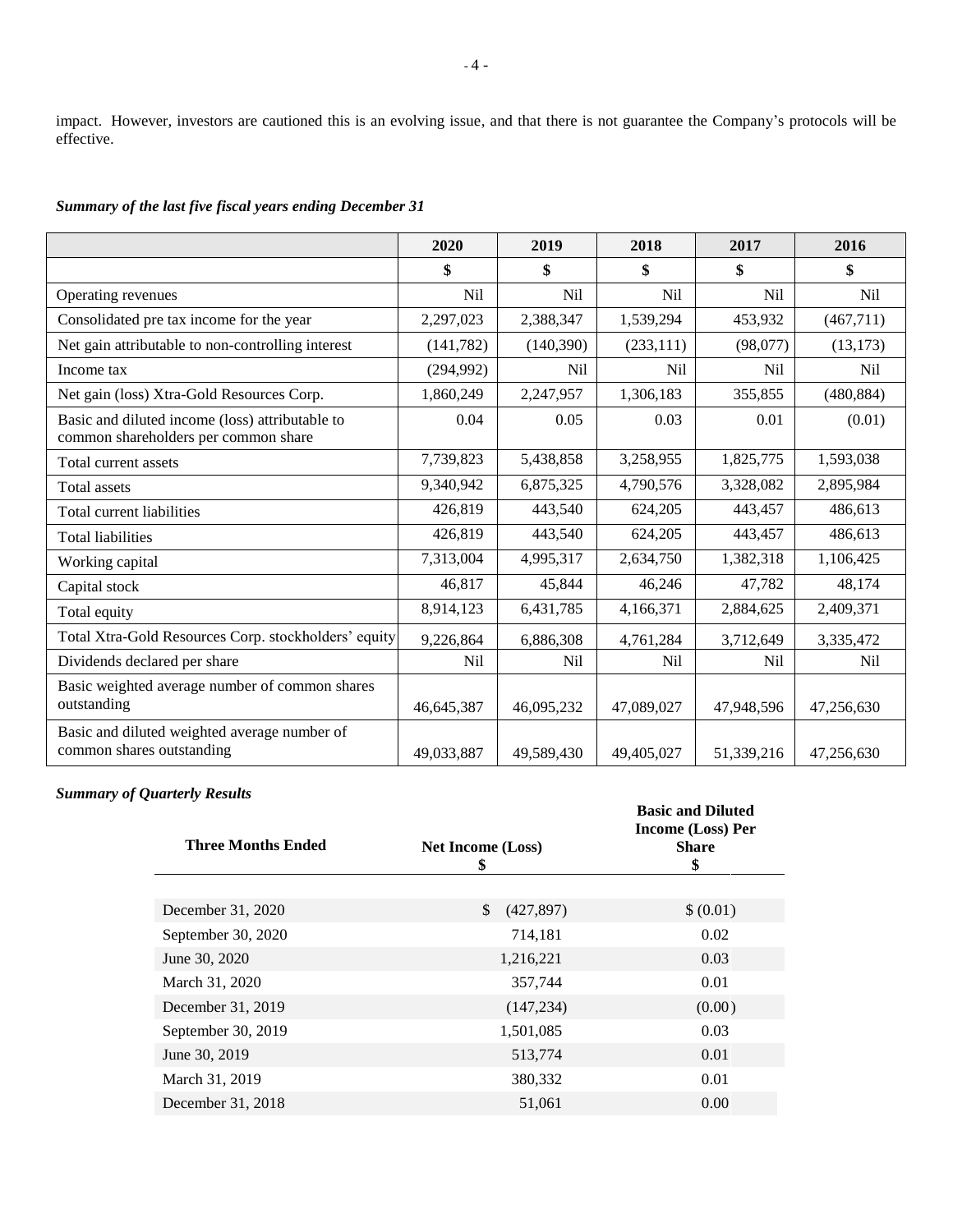| September 30, 2018 | 444.284 | 0.01 |
|--------------------|---------|------|
| June 30, 2018      | 216.909 | 0.00 |
| March 31, 2018     | 593,929 | 0.01 |

#### **Results of Operations for the Year Ended December 31, 2020 as Compared to the Year Ended December 31, 2019 and December 31, 2018**

Our company reported a net gain after tax for the year ended December 31, 2020 of \$1,860,249 (December 31, 2019 – gain of \$2,247,957, December 31, 2018 – gain of \$1,306,183). Our company's basic and diluted gain per share for the year ended December 31, 2020 was \$0.04 (December 31, 2019 - \$0.05, December 31, 2018 - \$0.03). All years benefited from gold recovery results. The 2020 and 2019 years also benefited from a large gain on investment portfolio holdings.

The weighted average number of shares outstanding was 46,645,387 (December 31, 2019 – 46,095,232, December 31, 2018 - 47,089,027). Average shares were increased in 2020 via the exercise of warrants and stock options, and reduced from share repurchases. Average shares outstanding were reduced in 2019 and 2018 through share repurchases. Average fully diluted shares in 2020 were 49,033,887 (2019 - 49,589,430, 2018 - 49,405,027), with the difference being in the money stock options and warrants. These items did not materially affect earnings per share.

We incurred expenses of \$1,481,612 in the year ended December 31, 2020 (December 31, 2019 - \$961,058, December 31, 2018 - \$887,037). Exploration expense in 2020 was increased from 2019 with the addition of a second drill and a more intense hard-rock exploration program. Exploration expense in 2019 was at the same level as those in 2018 as the company actively worked on its properties. We expense all exploration costs. Amortization in 2020 increased with the late-2019 addition of a trommel and with the 2020 addition of a drill, pickup trucks and a dozer. Amortization in 2019 was at the same level as during 2018 with the addition of a trommel to help with gold recovery operations (and recognition of value decrease for some assets). Amortization increased in 2018 with the addition of a generator and three new pickup trucks. General and administrative expense in 2020 of \$578,176 increased from \$344,710 in 2019 and \$282,294 in 2018. The company initiated increased marketing efforts in 2020 and 2019 to improve stock prices. Non-cash stock-based compensation expense increase to \$196,115 in 2020 from \$10,642 in 2019 and from \$33,437 in 2018. The company granted 534,000 stock options in 2020. Revaluation of consultants' options in 2020 did not materially affect the 2020 expense. No options were granted in 2019, with the expense related to valuation of consultant's options. No options were issued in 2018, with the expense related to vested options.

Exploration activities for the 2020 year continued to focus on the Company's flagship Kibi Gold Project (Apapam Mining Lease) with the continuation of the resource expansion target generation drill program initiated in 2019. Seventy-four (74) diamond core boreholes totalling 9,615 metres were completed in 2020 with drilling efforts targeting resource expansion opportunities within the Zone 2 – Zone 3 maiden mineral resource footprint area. The target generation drilling program is designed to follow up on early stage gold shoots / showings discovered by previous drilling / trenching efforts (2008 – 2012), test down-plunge extensions and/or fold limbs of existing resource bodies, and to test prospective litho-structural gold settings identified by recently completed 3D geological modelling. A total of 85 boreholes totaling 10,819 metres have been completed to date by the Company's in-house drilling crews during the ongoing Zone 2 – Zone 3 resource expansion drilling program initiated in late September 2019.

The maiden Kibi Gold Project mineral resource estimate (October 26, 2012) encompasses the Big Bend, East Dyke, South Ridge and Mushroom deposits in Zone 2 and the Double 19 deposit in Zone 3. In aggregate, these five gold deposits lying within approximately 1.6 kilometres of each other are estimated to encompass an indicated mineral resource of 3.38 million tonnes grading 2.56 g/t gold for 278,000 ounces of contained gold and an additional inferred mineral resource of 2.35 million tonnes grading 1.94 g/t gold for 147,000 ounces of contained gold ( $@$  base case 0.5 g/t cut-off). The Zone 2 – Zone 3 maiden mineral resource represents the first ever mineral resource generated on a lode gold project within the Kibi Gold Belt. Gold mineralization is characterized by auriferous quartz vein sets hosted in Belt-type granitoids geologically analogous to other "Granitoid-hosted" gold deposits of Ghana, including Kinross Gold's Chirano and Newmont Mining's Subika deposits in the Sefwi gold belt. The above mineral resource estimate was filed in accordance with National Instrument 43-101 (NI 43-101) requirements with the Technical Report entitled "*Independent Technical Report, Apapam Concession, Kibi Project, Eastern Region, Ghana*", prepared by SEMS Explorations and dated October 31, 2012, filed under the Company's profile on SEDAR at [www.sedar.com.](http://www.sedar.com/)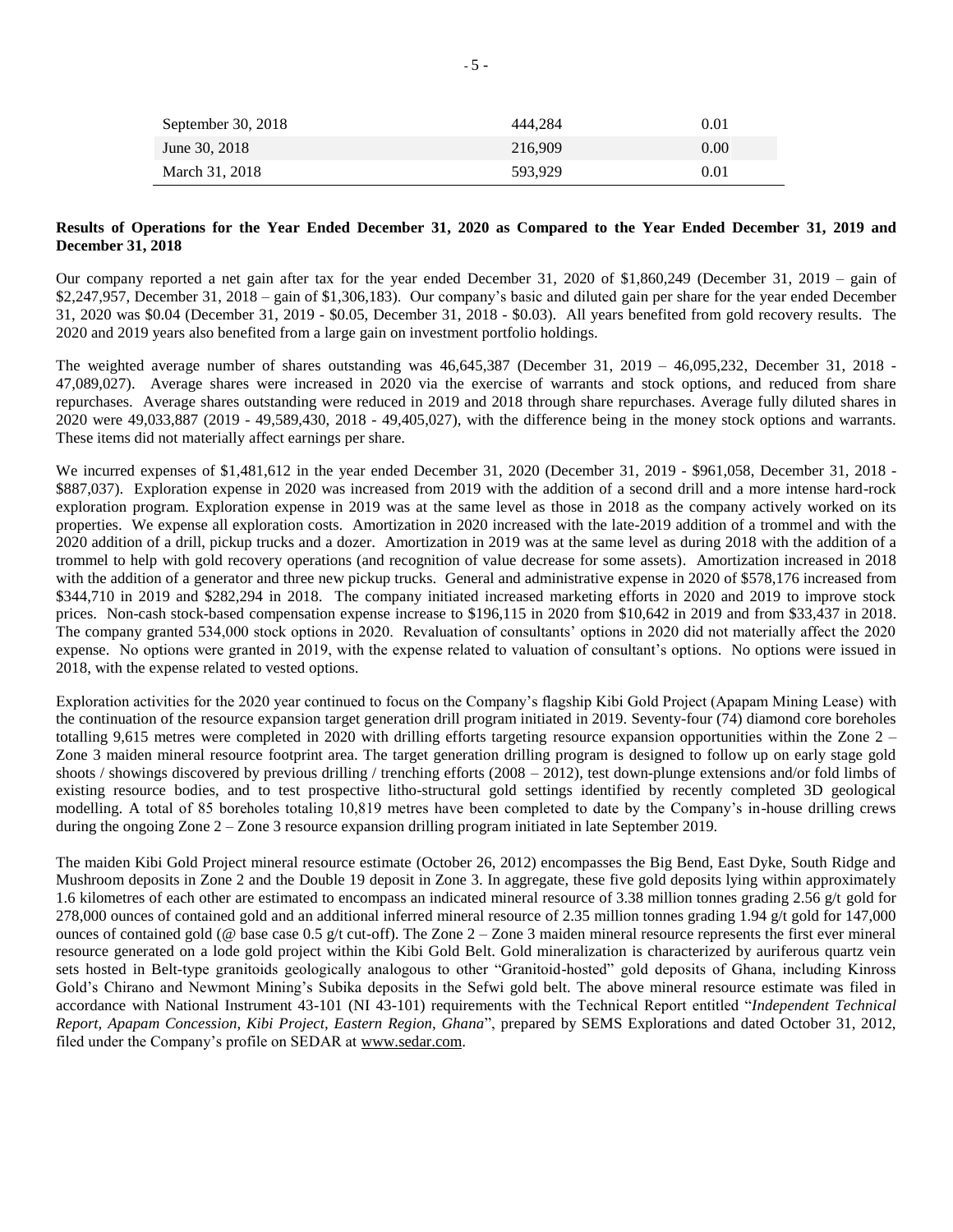Drilling activities for the 2020 year focussed primarily on the following Zone 2 – Zone 3 resource expansion targets: 23 holes (3,109 metres) on the Double 19 Zone; 13 holes (1,660 metres) on the Gatehouse Zone; 8 holes (857 metres) on the Boomerang Zone; and 15 holes (2,095 metres) on the Road Cut Zone.

The 2020 resource expansion drilling on the Double 19 deposit successfully extended the gold mineralization approximately 115 metres down plunge from the previous 2012 drilling and identified a new, apparent fold limb-controlled gold zone (i.e., NW Limb Zone) along the northwest limb of the Double 19 fold structure. Recent detailed 3D litho-structural modelling indicates that the Double 19 gold mineralization is emplaced within the inner arc of a tight, steep NE-plunging, isoclinally folded diorite body. The present drilling efforts have extended the gold mineralization along the Fold Hinge zone over an approximately 285 metre downplunge distance from surface (~150 metres vertical) and demonstrated the continuity of the NW Limb zone over an approximately 110 metre trend-length of the fold structure (~150 metre down-plunge distance), and down to a vertical depth of approximately 100 metres. The Double 19 deposit has a current inferred mineral resource of 48,000 ounces of gold (0.61 million tonnes at an average grade of 2.43 g/t gold).

The assay results for the 23 boreholes (3,109 metres) of the ongoing Double 19 resource expansion drilling program, completed from August to December 2020, were reported by the Company on October 20 and December 16, 2020, and February 17, 2021, including the following highlights:

- 55.3 metres grading 2.1 grams per tonne ("g/t") gold, including 3.47 g/t gold over 16.6 metres, from down-hole depth of 96.2 metres in #KBDD20341; and 20.0 metres grading 1.02 g/t gold and 27.0 metres grading 2.5 g/t gold from down-hole depths of 142 metres and 187 metres respectively in #KBDD20351; confirming down plunge extension of Fold Hinge gold zone
- 61.57 metres grading 2.42 g/t gold, including 5.13 g/t gold over 21.5 metres, from down-hole depth of 18.2 metres in #KBDD20346; new fold limb gold zone on NW flank of Double 19 fold structure
- 30.0 metres grading 6.20 g/t gold, including 10.1 g/t gold over 12.0 metres, from down-hole depth of 56.0 metres in #KBDD20369 on NW Limb zone; with #KBDD20369 cross-cutting above #KBDD20346 intercept which was drilled down dip of the fold limb
- 44.0 metres grading 2.78 g/t gold, including 4.14 g/t gold over 17.5 metres and 9.10 g/t gold over 3.0 metres, from a downhole depth of 50.5 metres in #KBDD20375 and 20.0 metres grading 1.61 g/t gold, including 2.68 g/t gold over 11.0 metres, from a down-hole depth of 92.0 metres in #KBDD20378; demonstrating continuity of NW Limb zone mineralization along approximately 110 metres trend-length of the fold structure
- 17.5 metres grading 3.89 g/t gold, including 6.03 g/t gold over 7.0 metres, from a down-hole depth of 4.5 metres in #KBDD20377; undercutting trench #TAD045 returning 6.32 g/t gold over 15.0 metres along southeastern margin of Double 19 Fold Hinge zone

The Gatehouse Zone, located approximately 500 metres southeast of the Zone 2 gold resource footprint area, was originally identified by 2011 – 2012 scout trenching / drilling targeting a gold-in-soil anomaly with a coincidental Induced Polarization (IP) / Resistivity geophysical signature. Follow up drilling of this prospect during the present 2020 resource expansion target generation program extended the mineralization approximately 235 metres further southwest along the host granitoid body than the gold zone originally outlined by the 2011 – 2012 trenching / drilling. Typical Kibi-type (Zone 2) Granitoid-hosted gold mineralization has been traced to date over an approximately 325 metre strike length and to a 165 metre vertical depth along the NE-trending Gatehouse zone.

The assay results for the 13 follow up boreholes (1,660 metres) on the Gatehouse Zone were reported by the Company on September 8, October 20, and December 16, 2020, including the following highlights:

- 14.4 metres grading 1.7 g/t gold, including 2.42 g/t gold over 4.2 metres, from a down-hole depth of 66.9 metres in #KBDD20350; 150 metre step-out from original 2012 scout drilling
- 17.0 metres grading 1.05 g/t gold, including 4.51 g/t gold over 1.0 metre, from a down-hole depth of 104.0 metres in #KBDD20352 and 12.5 metres grading 1.24 g/t gold, including 2.72 g/t gold over 4.0 metres, from a down-hole depth of 31.5 metres in #KBDD20370, approximately 50 metres down-dip and 35 metres up-dip of the #KBDD20350 intercept,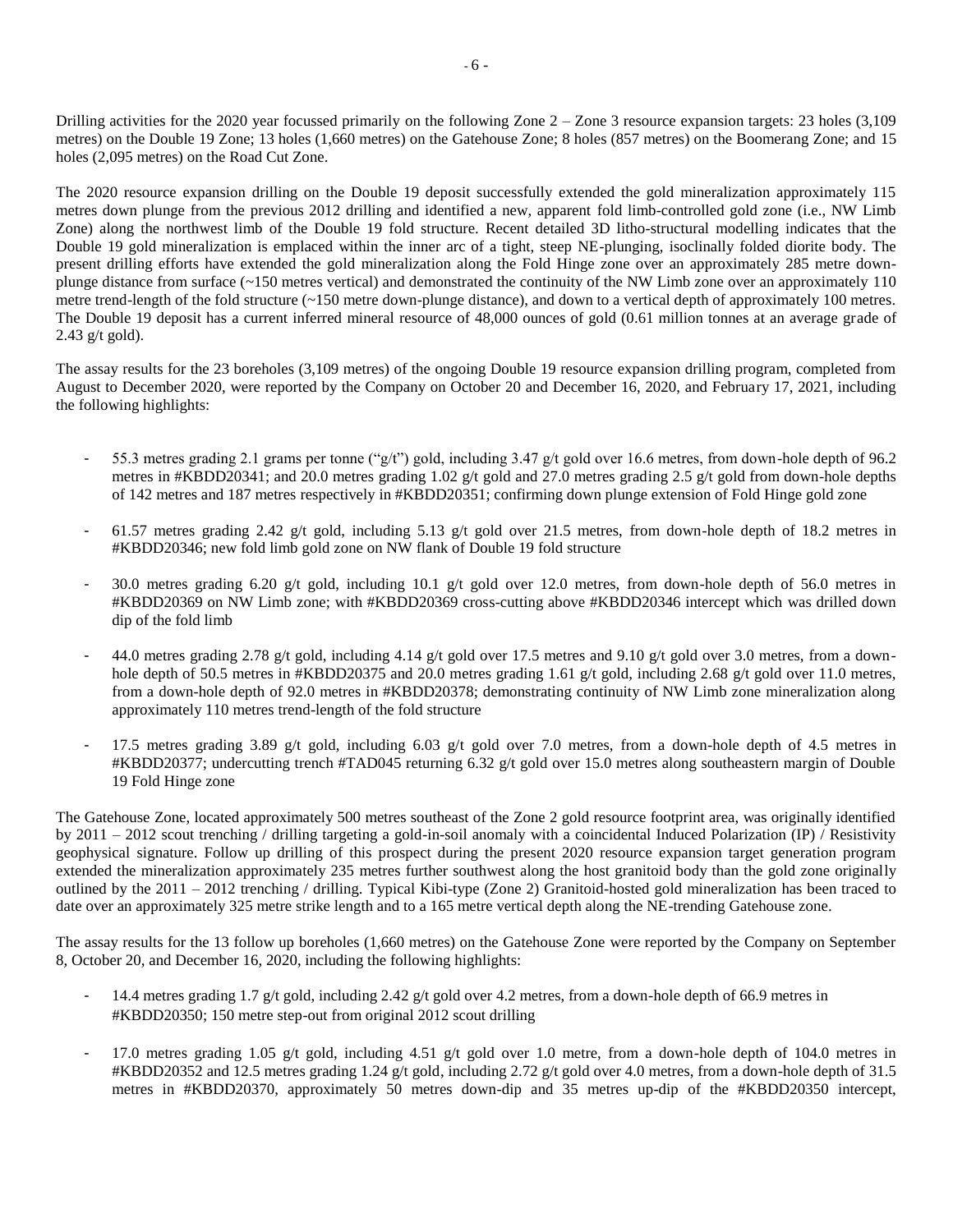respectively; establishing mineralization to a vertical depth of approximately 120 metres on the #KBDD20350 - #352 - #370 drill fence

The Boomerang Zone was originally identified during a 2012 scout drilling program designed to test geophysical targets located along the approximately 2.5 km long by 0.5 km to 1.2 km wide Zone 3 anomalous gold-in-soil trend. Follow up drilling of this prospect during the 2020 drilling campaign defined a typical Kibi-type (Zone 2) Granitoid-hosted gold zone located over 1,500 metres to the southwest of the current Zone 2 gold resource footprint. Gold mineralization at the Boomerang Zone has been traced to date over an approximately 80 metre down-plunge distance from surface along an apparent NE-plunging fold structure.

The assay results for the 8 follow up boreholes (857 metres) on the Boomerang Zone were reported by the Company on September 8 and October 20, 2020, including the following highlights:

43.5 metres grading 1.21 g/t gold, including 2.16 g/t gold over 7.5 metres and 4.3 g/t gold over 6.0 metres, from a down-hole depth of 3.0 metres in #KBDD20335 and 24.0 metres grading 1.35 g/t gold, including 1.99 g/t gold over 9.0 metres, from a down-hole depth of 56.5 metres in undercut hole #KBDD20338; approximately 30 metres down plunge of the #KBDD20335 gold intercept

The Road Cut Zone, lying approximately 65 metres from the southern margin of the Kibi Gold Project's flagship Big Bend gold deposit, was subjected to follow up drilling from mid-November 2019 to late April 2020 as part of the ongoing resource expansion target generation program designed to follow up on early stage gold shoots / showings discovered by previous drilling / trenching efforts. Based on recent detailed 3D geological modelling, the follow up drilling tested the Road Cut zone with optimized North-South drill targeting, unlike the ESE-trending drill orientation utilized in the original 2011 drilling. Present drilling efforts traced the gold mineralization over an approximately 200 metre strike length and to an approximately 170 metre vertical depth within a parallel diorite body lying along the southern (footwall) flank of the Big Bend diorite. With the auriferous vein system centred on the same apparent NE-plunging, open fold hinge zone controlling the Big Bend deposit gold mineralization. The Big Bend deposit has a current indicated mineral resource of 213,000 ounces of gold (2.72 million tonnes at an average grade of 2.44 g/t gold) and an additional inferred mineral resource of 27,000 ounces of gold (0.52 million tonnes at an average grade of 1.6 g/t gold).

The assay results for the 18 follow up Road Cut zone boreholes (2,446 metres), including 3 holes (351 metres) drilled in late 2019, were reported by the Company on February 26 and September 8, 2020, including the following highlights:

- 49 metres grading 1.1 g/t gold, including 1.42 g/t gold over 31.6 metres and 45.1 metres grading 1.51 g/t gold, including 2.24 g/t gold over 26.4 metres from down-hole depths of 47 metres and 32 metres in #KBDD19304 and #KBDD20306 respectively, on adjacent 25 metre spaced drill-fan patterns

Exploration activities on our Kwabeng, Pameng, Banso and Muoso projects during the 2020 year were limited to airborne geophysical survey compilation and satellite remote sensing imagery.

Exploration activities for the 2019 year focused on the Kibi Gold Project located on the Apapam Mining Lease with exploration efforts primarily geared towards the continued advancement of early stage gold shoots / showings within the Zone  $2 -$ Zone 3 maiden mineral resource footprint area. A total of 32 diamond core boreholes totalling 3,553 metres were completed by the Company's inhouse drilling crew during the 2019 year, including: 22 boreholes totalling 2,367 metres targeting resource expansion opportunities in the Zone 2 resource area; and 10 scout holes totalling 1,186 metres on the Akwadum South ("Zone 7") grassroots gold-in-soil anomaly target.

The resource expansion drill program initiated in February 2018 was completed during the March 2019 quarter with 11 diamond core boreholes totalling 1,163 metres drilled from January 28 to April 1 at the South Ridge gold deposit on Zone 2 of the Kibi Gold Project. A total of 37 boreholes encompassing 4,577 metres were completed during the 2018 – 2019 resource expansion drill program with the program designed to test an approximately 400 metre strike length of the South Ridge gold zone at a nominal 50 metre section spacing and to further define the litho-structural setting of the gold mineralization.

The assay results for the final 19 boreholes (2,305 metres) of the South Ridge mineral resource expansion drill program completed from October 24, 2018 to April 1, 2019 were reported by the Company on May 1, 2019, including the following highlights: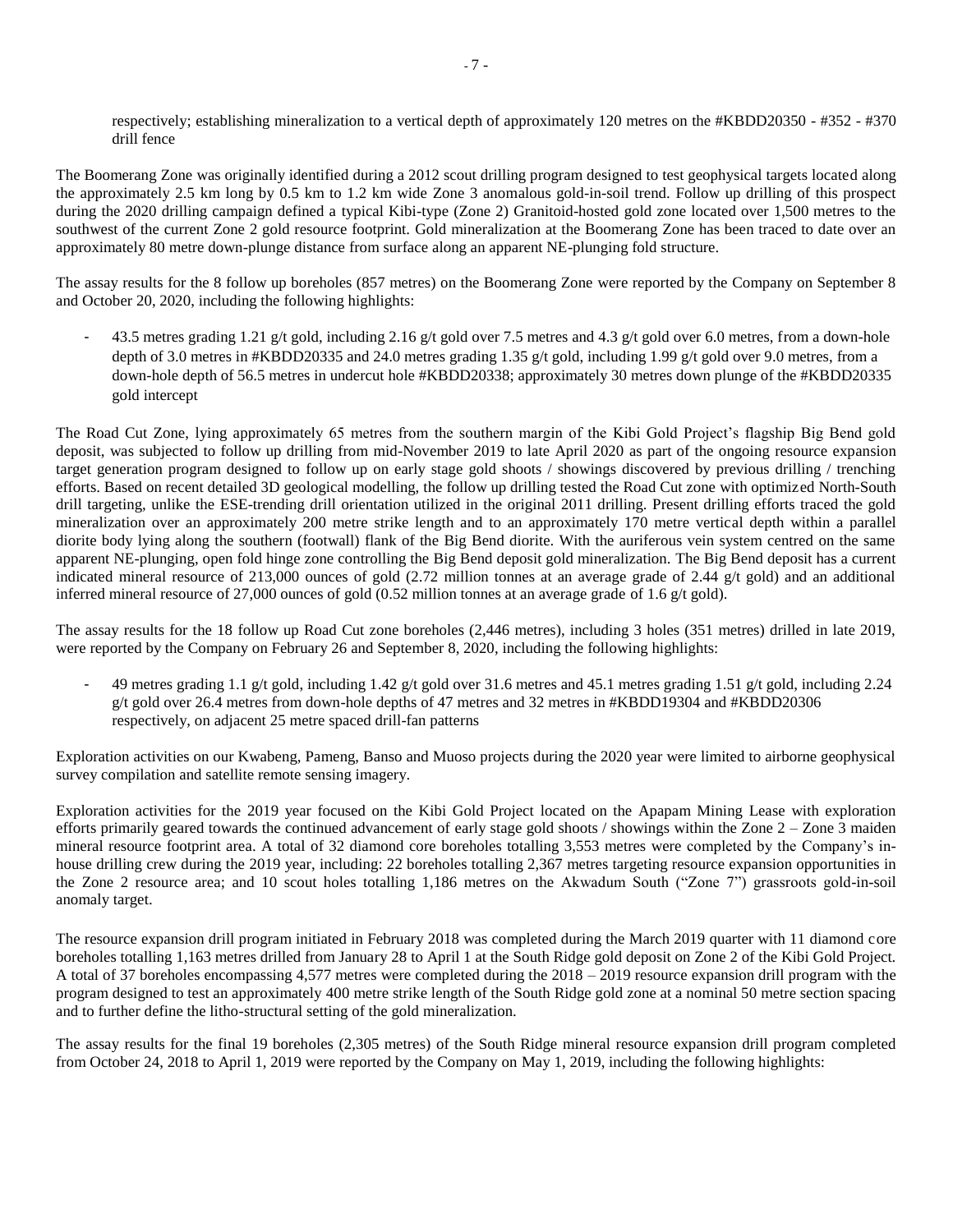- 30.25 metres grading 1.5 grams per tonne ("g/t") gold, including 2.26 g/t gold over 8.5 metres and 2.56 g/t gold over 9.55 metres from a down-hole depth of 62.65 metres in #KBDD18278;
- 11.0 metres grading 3.3 g/t gold (uncut), including 5.96 g/t gold over 5.15 metres from a down-hole depth of 22.0 metres in #KBDD19287, 25 metres NW of previously reported high-grade #KBDD18264 intercept of 27.0 metres grading 2.85 g/t gold, including 4.84 metres grading 5.12 g/t gold (see the Company's news release of August 8, 2018);
- 15.0 metres grading 2.85 g/t gold, including 5.67 g/t gold over 6.0 metres and 8.5 metres grading 3.33 g/t gold, including 6.02 g/t gold over 4.5 metres from down-hole depths of 9.0 metres and 10.5 metres in #KBDD19293 and #KBDD19292 respectively, 25 metres and 50 metres up-dip from the high-grade #KBDD18264 intercept; and
- 7.5 metres grading 6.71 g/t gold (uncut), including 31.00 g/t gold over 1.5 metres from a down-hole depth of 1.5 metres on the zone's most northwesterly drill section.

The final phase of the resource expansion drill program (19 holes) included: a series of drill fences (12 holes) targeting the depth continuity of the southeastern 200 metre segment of the South Ridge gold zone at downdip depths extending from approximately 70 metres to 220 metres from surface; 4 infill holes to further test the high-grade gold mineralization intersected in holes #KBDD18263 / #KBDD18264 at 25 metre section spacing; and 3 holes targeting near surface mineralization at the northwestern extremity of the South Ridge gold zone, including 2 holes testing the shallow, up-dip extension of the previously reported #KBDD18264 high-grade gold mineralization (see the Company's news release of August 8, 2018).

The 2018 – 2019 South Ridge drilling data was outsourced to Goldspot Discoveries Inc. ("Goldspot") of Montreal, Canada for integration into an updated 3D geological model of the Zone 2 – Zone 3 mineral resource footprint area. The new 3D geological model was completed by Goldspot in late July 2019 with the detailed modelling geared towards the identification of prospective litho-structural gold settings to help guide upcoming resource expansion drilling efforts.

The South Ridge deposit consists of a northwest striking / northeast dipping quartz diorite-hosted gold mineralization body traced to date along an approximately 400 metre strike length and 230 metre downdip depth from surface. Gold mineralization is associated with quartz-albite-carbonate-sulphide vein arrays developed within the quartz diorite body.

The South Ridge deposit has a current inferred mineral resource estimate of 0.9 million tonnes grading 1.48 grams per tonne ("g/t") gold for 43,000 ounces of contained gold. The South Ridge deposit, along with the Big Bend, East Dyke, and Mushroom deposits in Zone 2 and the Double 19 deposit in Zone 3, form part of a maiden mineral resource estimate (October 26, 2012) on the Company's Kibi Gold Project. In aggregate, these five gold deposits lying within approximately 1.6 kilometres of each other are estimated to encompass an indicated mineral resource of 3.38 million tonnes grading 2.56 g/t gold for 278,000 ounces of contained gold and an additional inferred mineral resource of 2.35 million tonnes grading 1.94 g/t gold for 147,000 ounces of contained gold (@ base case 0.5 g/t cut-off). The Zone  $2 -$  Zone 3 maiden mineral resource represents the first ever mineral resource generated on a lode gold project within the Kibi Gold Belt. Gold mineralization is characterized by auriferous quartz vein sets hosted in Belt-type granitoids geologically analogous to other "Granitoid-hosted" gold deposits of Ghana, including Kinross Gold's Chirano and Newmont Mining's Subika deposits in the Sefwi gold belt. The above mineral resource estimate was filed in accordance with National Instrument 43-101 (NI 43-101) requirements with the Technical Report entitled "*Independent Technical Report, Apapam Concession, Kibi Project, Eastern Region, Ghana*", prepared by SEMS Explorations and dated October 31, 2012, is filed under the Company's profile on SEDAR at [www.sedar.com.](http://www.sedar.com/)

A target generation drilling program geared towards the identification of new resource expansion opportunities within the Zone 2 – Zone 3 maiden mineral resource footprint area of the Kibi Gold Project was initiated in late September 2019; with a total of 11 diamond core boreholes totaling 1,204 metres completed by the Company's in-house drilling crew by the end of the 2019 year. The ongoing drilling program is designed to follow up on early stage gold shoots / showings discovered by previous drilling / trenching efforts (2008 – 2012) and to test prospective litho-structural gold settings identified by recently completed 3D geological modelling.

The assay results for the initial 16 boreholes (1,643 metres) of the ongoing resource expansion target generation program completed from September 24, 2019 to January 27, 2020 were reported by the Company on February 26, 2020, including the following highlights: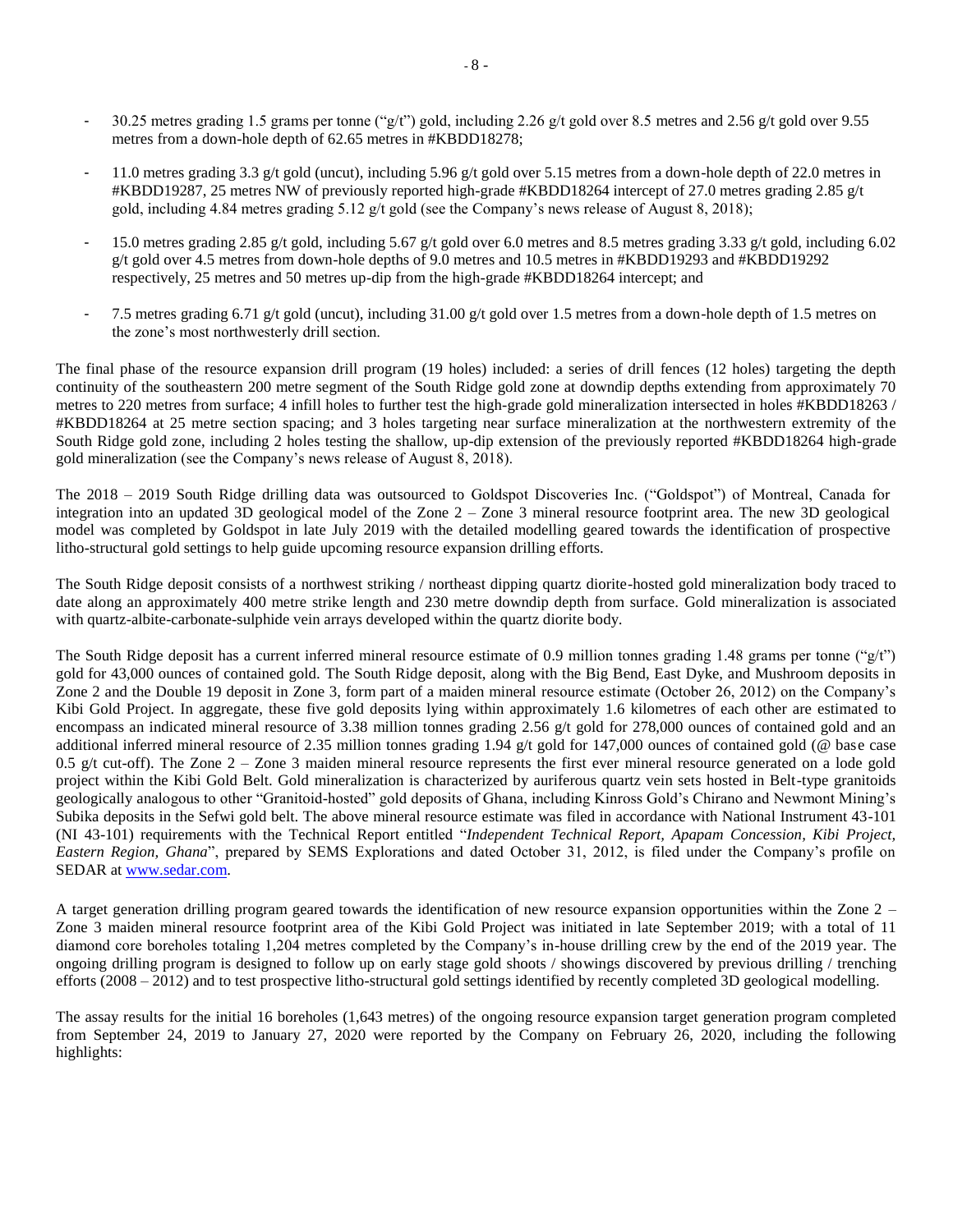- 49 metres grading 1.1 grams per tonne ("g/t") gold, including 1.42 g/t gold over 31.6 metres and 45.1 metres grading 1.51 g/t gold, including 2.24 g/t gold over 26.4 metres from down-hole depths of 47 metres and 32 metres in #KBDD19304 and #KBDD20306 respectively, on adjacent 25 metre spaced drill-fan patterns (Road Cut Zone);
- gold mineralization now traced over an approximately 110 metre strike length and to 90 metre vertical depth on the Road Cut Zone; with newly developing gold body lying within 65 metres of the southern margin (footwall) of the flagship Big Bend gold deposit; and
- step-out drilling successfully traced gold mineralization over an approximately 200 metre strike length of the host diorite body to the southeast of the South Ridge gold deposit; including exploration significant drill intercepts of 1.5 metres grading 4.94 g/t gold and 6.2 metres grading 0.87 g/t gold in #KBDD19297 and #KBDD19303 respectively (South Ridge – SE Extension target).

The initial phase of the resource expansion target generation drill program focussed primarily on the Road Cut Zone and the South Ridge – SE Extension target with 8 holes (790.5 metres) and 4 holes (468 metres) on each target respectively. The Road Cut Zone was subjected to follow up drilling with North-South drill targeting based on recent detailed geological modelling work. The drilling (8 holes) tested the ENE-trending / steep northerly dipping Road Cut auriferous system over an approximately 100 metre strike length, including: three (3) south trending drill-fan patterns (-55°/-75°) at 25 metre spacing and two (2) northerly trending boreholes (scissorpattern) designed to further define the geometry / attitude of the host diorite body and of the gold-bearing vein system.

To date gold mineralization has been traced over an approximately 110 metre strike length and to a 90 metre vertical depth on the Road Cut Zone; with the newly developing gold body lying within 65 metres of the southern margin (footwall) of the Kibi Gold Project's flagship Big Bend gold deposit. The Road Cut auriferous vein system is emplaced in a parallel diorite body exhibiting a similar NW to ENE flexure in strike-geometry has the flexure appearing to control the Big Bend deposit gold mineralization. The Big Bend deposit has a current indicated mineral resource of 213,000 ounces of gold (2.72 million tonnes at an average grade of 2.44 g/t gold) and an additional inferred mineral resource of 27,000 ounces of gold (0.52 million tonnes at an average grade of 1.6 g/t gold).

Step-out drilling (4 holes) successfully traced gold mineralization over an approximately 200 metre strike length of the host diorite body to the southeast of the South Ridge gold deposit (i.e., South Ridge – SE Extension target). Of exploration significance are typical Kibi-type granitoid hosted gold mineralization intercepts produced by a drill-fan pattern (-60° / -80°) collared approximately 200 metres southeast of the South Ridge resource body, including: 5.2 metres grading 0.41 g/t gold from a down-hole depth of 62.8 metres in the upper #KBDD19302 hole; and 6.2 metres grading 0.87 g/t gold from a down-hole depth of 73 metres in the lower #KBDD19303 hole, approximately 25 metres down dip from the #KBDD19302 intercept.

Exploration efforts on the Kibi Gold Project during the 2019 year also included a scout drilling program on the high-priority Akwadum South ("Zone 7") gold-in-soil anomaly located at the southeastern extremity of the Apapam concession; with the first pass drilling program forming part of an ongoing exploration initiative geared towards the continued advancement of grassroots gold targets across the Apapam concession. A total of 10 boreholes (1,186 metres) ranging in depth from 73 metres to 190 metres were completed by the company's in-house drilling crew from late May to mid-September 2019. The scout drilling program was designed to test an approximately 1,000 metre strike-length of the Akwadum South gold target and to further define the litho-structural setting of the gold mineralization. Final compilation of the geological and assay result data is currently ongoing.

The Akwadum South target is characterized by an approximately 1,200 metres long by 100 metres to 400 metres wide, NE-trending gold-in-soil anomaly spatially associated with a volcaniclastic rock package exhibiting widespread silica alteration, quartz veining and sulphide mineralization. Of the 157 soil geochemistry samples collected from the Akwadum South gold-in-soil trend: 11 yielded less than 25 parts per billion ("ppb") gold; 89 returned gold values from 25 ppb to 100 ppb; 50 between 100 ppb to 300 ppb gold; and 7 samples yielded values over 300 ppb gold, including maximum gold values of 444 ppb and 725 ppb.

In early September 2019, also in relation to our Kibi Gold Project, Tect Geological Consulting of West Somerset, South Africa ("Tect") conducted a structural analysis / interpretation of the Cobra Creek gold zone located at the northeast extremity of the Apapam concession. The study encompassing structural mapping and drill core observations, in combination with compilation of existing surface sampling and geophysical data, was designed to further define the structural controls of the gold mineralization and provide high-priority exploration targets to help guide future drilling campaigns on the Cobra Creek gold zone. The Company received the final product of the Tect structural study in late September, including a generative exploration model for the Cobra Creek project, and study result compilation is currently ongoing.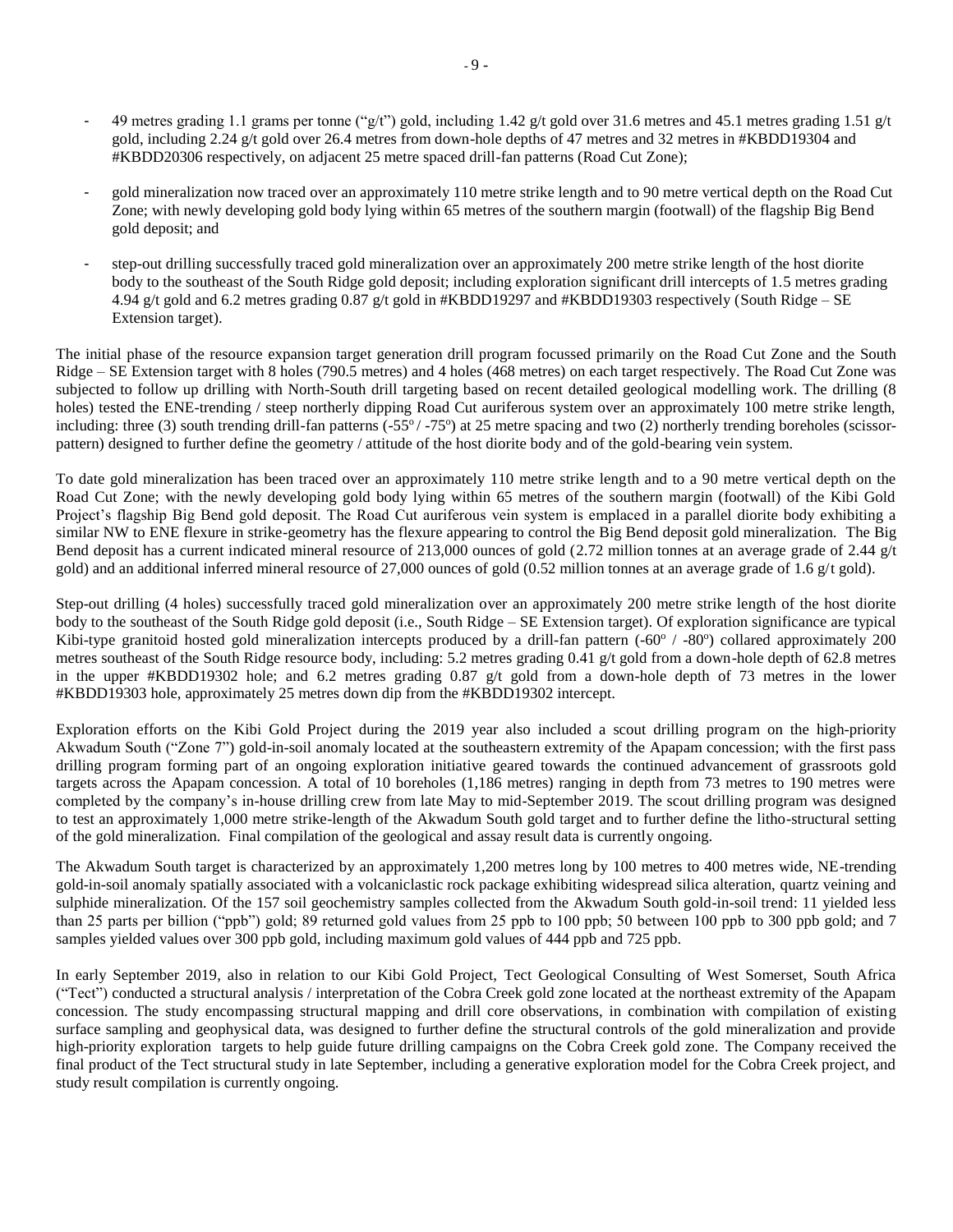Xtra-Gold completed 2,639 metres of drilling comprised of 43 diamond core holes on the Cobra Creek gold zone in 2016. Initial drilling efforts yielded some very exploration significant high-grade mineralized intercepts, including highlights of 4.5 metres grading 10.9 g/t gold and 5.2 metres grading 9.51 g/t gold (see the Company's news release of October 19, 2016).

In mid-May 2019, Xtra-Gold engaged Goldspot Discoveries Inc. ("Goldspot") of Montreal, Canada to undertake a multifaceted target generation study, including: 3D Geological Modeling of the Zone 2 – Zone 3 maiden mineral resource footprint area on the Kibi gold project; and Traditional Targeting encompassing geophysical / structural / geochemistry datasets and Machine Learning Targeting (i.e., Artificial Intelligence) covering all five (5) of the company's Kibi Gold Belt concessions. The Company received the final product of the Goldspot study in late July and study result compilation is currently ongoing.

Exploration activities on our Kwabeng, Pameng, Banso, and Muoso projects during the 2019 year were limited to the Goldspot target generation study.

During 2018, in connection with our Kibi project, exploration activities focussed on the continued advancement of early stage gold shoots / discoveries within the Zone  $2 -$ Zone 3 maiden mineral resource footprint area. A planned 4,000 metre resource expansion drilling program was initiated in February at the South Ridge gold deposit on Zone 2 of the Kibi Gold Project; with a total of 26 diamond core boreholes totalling 3,414 metres completed by the Company's in-house drilling crew by the end of the 2018 year.

The assay results for the first 18 boreholes (2,272 m) of the South Ridge resource expansion drilling program completed from February 21 to September 30, 2018 were reported by the Company on August 8 and October 30, 2018 (#KBDD18257 - #KBDD18274), including the following highlights:

- 2.67 grams per tonne ("g/t") gold over 37.78 metres (uncut), including 5.23 metres grading 13.53 g/t gold from a down-hole depth of 52.22 metres in #KBDD18263; and 27.0 metres grading 2.85 g/t gold, including 4.84 metres grading 5.12 g/t gold from a down-hole depth of 21.0 metres in #KBDD18264 (i.e., #KBDD18263 - #264 Drill Fence); extending gold mineralization in the northwestern section of the zone approximately 60 metres down dip from previous drilling forming scope of current inferred mineral resource estimate (August 8, 2018 News Release);
- 15.0 metres grading 1.19 g/t gold, including 3.25 metres grading 2.99 g/t gold from a down-hole depth of 67.8 metres in #KBDD18269; extending gold mineralization approximately 100 metres downdip from previous drilling forming scope of current inferred mineral resource estimate (October 30, 2018 News Release); and
- 25.65 metres grading 1.4 g/t gold, including 3.14 g/t gold over 5.75 metres and 3.38 g/t gold over 3.15 metres from a downhole depth of 12.0 metres in #KBDD18270 (October 30, 2018 News Release).

These initial 18 boreholes ranging in length from 78 metres to 184 metres tested the northwestern 200 metre segment of the gold zone with a series of drill fences at 50 metre spacing; with the typically SW-trending, steeply inclined (-75°) boreholes testing the depth continuity of the auriferous system at downdip depths extending from 55 metres to 175 metres from surface. The South Ridge deposit consists of a northwest striking / northeast dipping quartz diorite-hosted gold mineralization zone traced to date along an approximately 400 metre strike length and 230 metre downdip depth from surface.

The South Ridge deposit has a current inferred mineral resource estimate of 0.9 million tonnes grading 1.48 grams per tonne ("g/t") gold for 43,000 ounces of contained gold. The South Ridge deposit, along with the Big Bend, East Dyke, and Mushroom deposits in Zone 2 and the Double 19 deposit in Zone 3, form part of a maiden mineral resource estimate (October 26, 2012) on the Company's Kibi Gold Project. In aggregate, these five gold deposits lying within approximately 1.6 kilometres of each other are estimated to encompass an indicated mineral resource of 3.38 million tonnes grading 2.56 g/t gold for 278,000 ounces of contained gold and an additional inferred mineral resource of 2.35 million tonnes grading 1.94 g/t gold for 147,000 ounces of contained gold (@ base case 0.5 g/t cut-off). The Zone  $2 -$ Zone 3 maiden mineral resource represents the first ever mineral resource generated on a lode gold project within the Kibi Gold Belt. Gold mineralization is characterized by auriferous quartz vein sets hosted in Belt-type granitoids geologically analogous to other "Granitoid-hosted" gold deposits of Ghana, including Kinross Gold's Chirano and Newmont Mining's Subika deposits in the Sefwi gold belt. The above mineral resource estimate was filed in accordance with National Instrument 43-101 (NI 43-101) requirements with the Technical Report entitled "*Independent Technical Report, Apapam Concession, Kibi Project, Eastern Region, Ghana*", prepared by SEMS Explorations and dated October 31, 2012, is filed under the Company's profile on SEDAR at [www.sedar.com.](http://www.sedar.com/)

Kibi project exploration activities for the 2018 year also included grassroots work consisting of hand auger sampling and scout pitting designed to test the subsurface signature of high priority gold-in-soil anomalies to identify follow up trenching and/or drilling targets.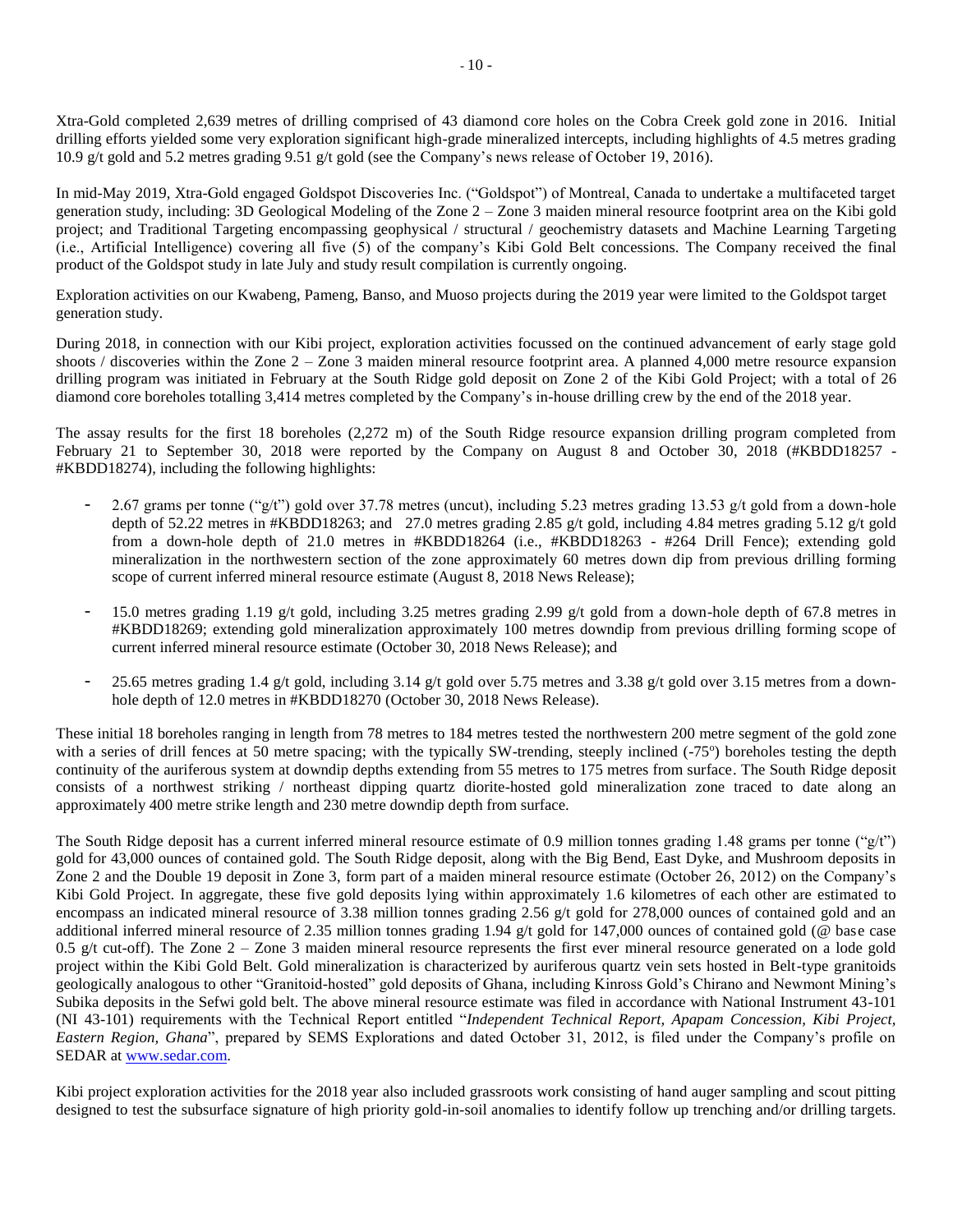A total of 61 hand auger holes totalling approximately 205 metres and 16 scout pits totalling approximately 50 vertical metres were completed on the Akwadum South ("Zone 7") and Hillcrest Shear ("Zone 6") auriferous structural trends, located on the Apapam Mining Lease and the adjoining Akim Apapam Reconnaissance Licence application, respectively. Compilation of the geological and assay result data is in progress, and the hand auger / scout pit sampling results will be reported upon the completion of the ongoing gold-in-soil anomaly evaluation program.

Exploration work on our Kwabeng project during the 2018 year was limited to a single scout diamond core borehole (104.5 m) on a grassroots gold target. In connection with our Pameng project, a total of 1,658 soil samples and 234 prospecting grab samples corresponding to a 90.5 line-kilometre soil geochemistry program implemented in 2014 were submitted to the laboratory for analysis during the current reporting period; with the compilation of the geological and assay result data currently ongoing. We did not conduct any exploration activities on our Banso and Muoso projects during the 2018 year.

We recognized gains related to other items of \$3,778,635 in 2020 (2019 - \$3,349,405, 2018 - \$2,426,331). The gains can mostly be attributed to the recovery of gold and gain on sales of securities. During the year ended December 31, 2020, we sold 3,137 fine ounces of gold at an average price of US\$1,695 for net proceeds of \$2,373,592 (2019 – 2,945 fine ounces of gold at an average price of \$1,356 for net proceeds of \$1,878,198, 2018 – 4,346 ounces of gold at an average price of \$1,262 for net proceeds of \$2,791,014). Gold sales relating to our share of gold is not recognized until the risks and rewards of ownership passed to the buyer. These placer gold recovery operations were contracted to local Ghanaian groups. We pay a 5% government royalty on our gold sales. Using local contractors promotes the local economy while avoiding illegal workings on our projects.

Embedded derivatives resulted from issuing Canadian denominated warrants in the May 2016 financing. Because the Company's functional currency is the US dollar, Canadian denominated warrants must be considered expense items and reported on a mark-tomarket basis. During 2018 the term of these warrants was extended to February 2020.

We recognized a mark-to-market recovery of expense of \$137,313 on warrants in 2020 (2019 – expense of \$21,250, 2018 – expense of \$114,793), related to extending the warrants to February 2020. Canadian dollar denominated warrants were issued with financings. These warrants were deemed to be embedded derivatives since our company's functional currency is the U.S. dollar. The warrants are marked to market in each period with the change in value recognized in other items of the Statement of Operations and Comprehensive Loss.

During the year ended December 31, 2020, our company had a foreign exchange loss of \$124,558 (2019 – loss of \$40,849, 2018 – loss of \$234,063) mostly due to strength in the U.S. dollar against the Ghana cedi. The Canadian dollar strengthened against the US dollar in 2020 and 2019 but weakened in 2018. During 2020, the Canadian dollar demonstrated weakness against the US dollar, which affected Canadian expenses incurred.

Our company recognized a trading and holding gain on marketable securities in 2020 of \$1,346,699 (2019 - gain of \$1,485,100, 2018 loss of \$31,723). Gains in 2020 were recognized throughout the portfolio, with significant gains reported on several investments. Most of the 2019 gain resulted on the appreciation and sale of one security in Q3 2019. Unrealized gains and losses reflect mark-tomarket changes in the investment portfolio during a period. A realized gain is recognized when securities are sold from the investment portfolio, being the difference between the selling price and the purchase price of the security sold. At the time of the sale, any mark-to-market gain or loss which is related to the security sold, previously recognized in unrealized gains and losses, is reversed.

Other income of \$45,589 (2019 - \$48,476, 2018 - \$15,896) mostly relates to interest and dividends on investment portfolio assets.

# **Recent Capital Raising Transactions**

Our activities, principally the exploration and acquisition of properties for gold and other metals, may be financed through joint ventures or through the completion of equity transactions such as equity offerings and the exercise of stock options and warrants.

During 2020, the company issued 885,000 shares at CAD\$0.50 per share for cash proceeds of \$334,132 on the exercise of warrants and issued 346,500 shares at prices between CAD\$0.15 and CAD\$0.50 per share for cash proceeds of \$71,912 on the exercise of stock options.

There were no capital raising transactions in 2019, nor in 2018.

### **Liquidity and Capital Resources**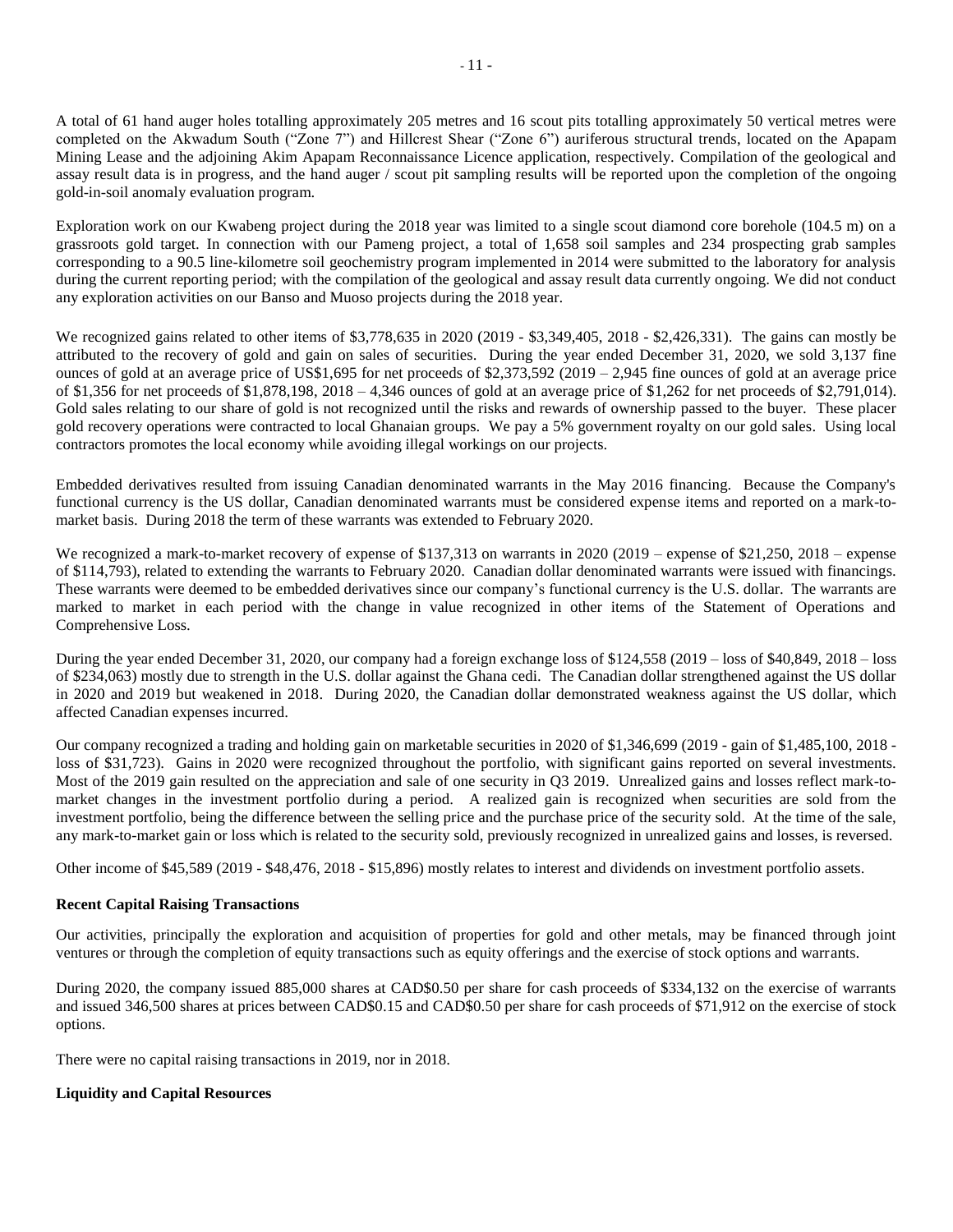We are an exploration company focused on gold and associated commodities and do not have operating revenues; and therefore, we must utilize our current cash reserves, income from placer gold sales, income from investments, funds obtained from the exercise of stock options and warrants and other financing transactions to maintain our capacity to meet the planned exploration programs, or to fund any further development activities. There is no certainty that future financing will be available to us in the amounts or at the times desired on terms acceptable to us, if at all.

Cash on hand was increased by \$470,017 during 2020. Operations provided cash of \$505,415. Cash of \$1,378,637 was used to purchase investments in 2020 while proceeds from the sale of investments generated \$1,562,517 of cash. Inventory was increased by \$448,944 due to the timing of smelt shipments. Prepaids were decreased as balances advanced before smelt shipments were completed were reduced in 2020. Payables were increased, mostly due to an accrual for income taxes payable in Ghana related to 2020 operations. Payables decreased in 2020 as there were no Q4 shipments of gold and therefore no royalty expense accrual. Other operating expenses were mostly cash neutral. Cash of \$319,590 was used to purchase a fixed assets, mostly a second drill and a dozer, during 2020. Cash of \$121,852 was used to repurchase shares in 2020. Cash proceeds of \$406,044 were received on the exercise of stock options and warrants.

During the year ended December 31, 2020, our company repurchased 233,600 of our shares at a cost of \$107,565 and cancelled these shares. Also, during the year ended December 31, 2019, the company repurchased 25,000 of our shares at a cost of \$9,430. These shares were reported as shares in treasury at December 31, 2019 and were cancelled in January 2020. Further, during the year ended December 31, 2020, the company repurchased 5,200 of our shares at a cost of \$4,857. These shares were reported as shares in treasury at December 31, 2020 and were cancelled in January 2021.

In the year ended December 31, 2019, our company repurchased and cancelled 401,800 of our shares at a cost of \$124,145 (December 31, 2018 – repurchased and cancelled 1,536,500 of our shares at a cost of \$290,985).

At December 31, 2020, accounts payable and accrued liabilities increased by \$139,110 to \$286,422, mostly due to a \$200,000 income tax accrual (December 31, 2019 - \$147,313, December 31, 2018 - \$320,184). In addition, with no gold shipments in the fourth quarter, royalty payments to the government for the third quarter were remitted, reducing our balances payable. Our cash and cash equivalents as at December 31, 2020 were sufficient to pay these liabilities. We believe that our company has sufficient working capital to achieve our 2021 operating plan. However, our historical losses raise substantial doubt about our ability to continue as a going concern. Our auditors have issued an explanatory paragraph in their audit opinion for the year end December 31, 2020.

Inventory increased substantially in 2020 as the gold shipment to smelt was delayed until January 2021. This inventory generated \$3.5 million of cash in January 2021.

At December 31, 2020, we had total cash and cash equivalents and restricted cash of \$4,747,578 (December 31, 2018 - \$4,277,561, December 31, 2018 - \$2,860,447). Working capital as of December 31, 2020 was \$7,313,004 (December 31, 2019 - \$4,995,317, December 31, 2018 - \$2,634,750). The 2020 increase in working capital mostly reflects the revenue from gold recovery and the gain on the investment portfolio, combined with gold inventory on hand. The 2019 increase in working capital mostly reflects the revenue from gold recovery and the gain on sale of investments. The 2018 increase in working capital mostly reflects the revenue from gold recovery.

We are an exploration company focused on gold and associated commodities and do not have operating revenues; and therefore, we must utilize our current cash reserves, income from placer gold sales, income from investments, funds obtained from the exercise of stock options and warrants and other financing transactions to maintain our capacity to meet the planned exploration programs, or to fund any further development activities. There is no certainty that future financing will be available to us in the amounts or at the times desired on terms acceptable to us, if at all.

Our shares of common stock, warrants and stock options outstanding as at March 31, 2021, December 31, 2020, December 31, 2019, and December 31, 2018 were as follows:

|                      | <b>March 31, 2021</b> | <b>December 31, 2020</b> | <b>December 31, 2019</b> | <b>December 31, 2018</b> |
|----------------------|-----------------------|--------------------------|--------------------------|--------------------------|
| Common Shares        | 46,899,917            | 46,817,017               | 45,844,117               | 46,245,917               |
| <b>Warrants</b>      | $-$                   |                          | 1,250,000                | 1,250,000                |
| <b>Stock Options</b> | 2,506,000             | 2,636,000                | 2,615,000                | 2,615,000                |
| Fully diluted        | 49,405,917            | 49,453,017               | 49,709,117               | 50,110,917               |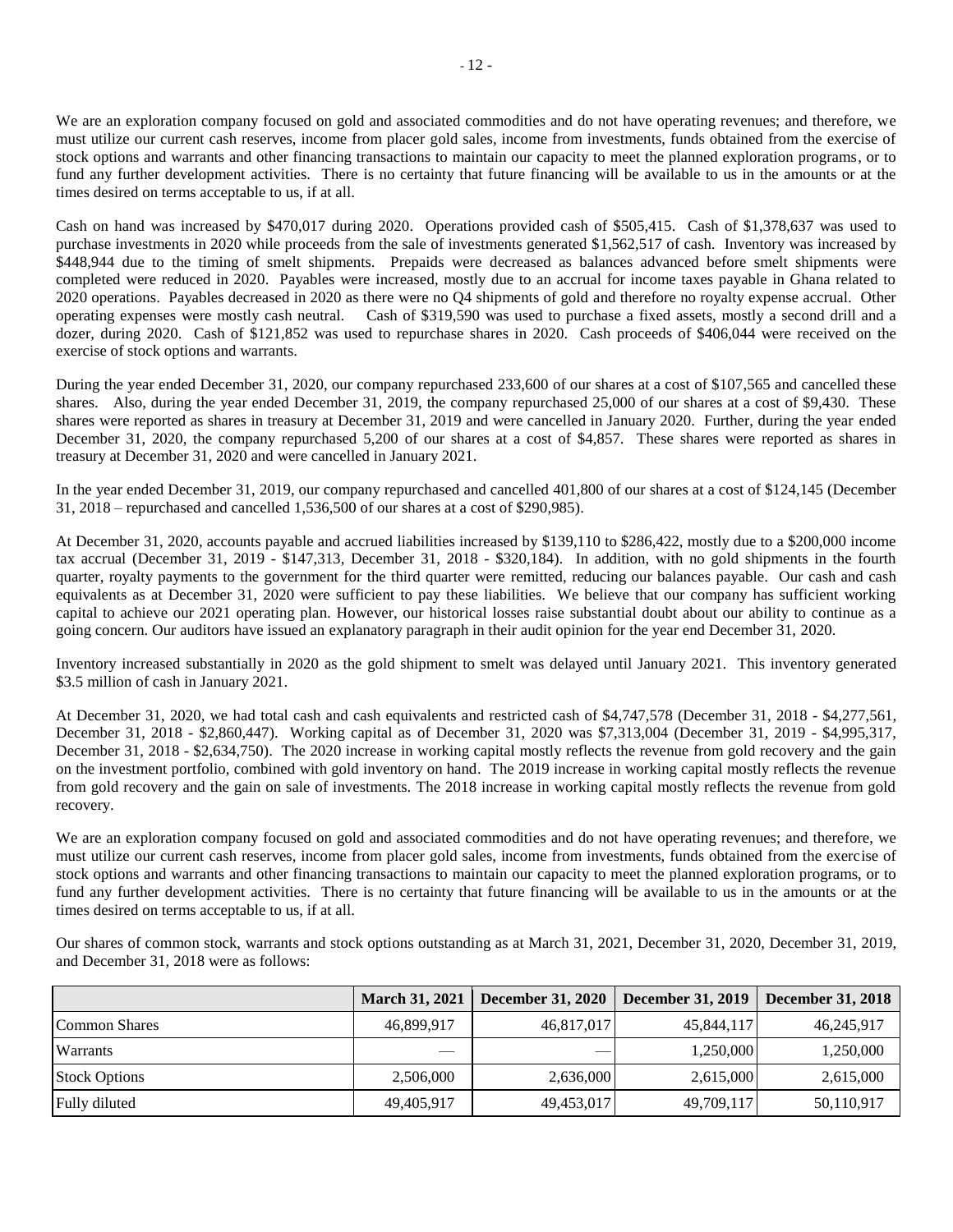Subsequent to December 31, 2020, 5,200 shares which were purchased in December 2020 were cancelled. In January 2021 and February 2021, a total of 41,900 shares were purchased and cancelled. Subsequent to December 31, 2020, 130,000 stock options were exercised for shares, which provided CAD\$38,000 of cash.

As of the date of this MD&A, the exercise of all outstanding options would raise approximately \$0.9 million, however such exercise is not anticipated until the market value of our shares of common stock increases in value.

We remain debt free and our credit and interest rate risk is limited to interest-bearing assets of cash and bank or government guaranteed investment vehicles. Accounts payable and accrued liabilities are short-term and non-interest bearing.

Our liquidity risk with financial instruments is minimal as excess cash is invested with a Canadian financial institution in governmentbacked securities or bank-backed guaranteed investment certificates.

Our fiscal 2021 budget to carry out our plan of operations is approximately \$1,800,000 as disclosed in our Plan of Operations section above and in our 20-F annual report under Item 4.B – Information on Xtra-Gold – Business Overview". These expenditures are subject to change if management decides to scale back or accelerate operations. We believe that we are adequately capitalized to achieve our operating plan for fiscal 2021. However, our losses raise substantial doubt about our ability to continue as a going concern. Our auditors have issued an explanatory paragraph in their audit opinion for the year end December 31, 2020.

#### *Going Concern*

The Company is in development as an exploration company. It may need financing for its exploration and acquisition activities. Although the Company has incurred a gain of \$1,860,249 for the year ended December 31, 2020, it has an accumulated a deficit of \$22,813,141. Results for the year ended December 31, 2020 are not necessarily indicative of future results. The uncertainty of gold recovery and he fact the Company does not have a demonstrably viable business to provide future funds, raises substantial doubt about its ability to continue as a going concern for one year from the issuance of the financial statements. The ability of the Company to continue as a going concern is dependent on the Company's ability to raise additional capital and implement its business plan, which is typical for junior exploration companies. The financial statements do not include any adjustments related to the recoverability and classification of asset amounts or the classification of liabilities that might be necessary should the Company be unable to continue as a going concern.

Management of the Company ("Management") is of the opinion that sufficient financing will be obtained from external sources and further share issuances will be made to meet the Company's obligations. The Company's discretionary exploration activities do have considerable scope for flexibility in terms of the amount and timing of exploration expenditure, and expenditures may be adjusted accordingly if required.

### **Related Party Transactions**

During the years ended December 31, 2020, 2019, and 2018, the Company entered into the following transactions with related parties:

|                                                                                   | December 31,<br>2020   | December 31,<br>2019  | December 31,<br>2018              |
|-----------------------------------------------------------------------------------|------------------------|-----------------------|-----------------------------------|
| Consulting fees paid or accrued to officers or their companies<br>Directors' fees | S<br>894.616<br>2,238  | S<br>701.957<br>2.257 | 850,028<br><sup>\$</sup><br>2,316 |
| Stock option grants to officers and directors<br>Stock option grant price range   | 123.837<br>$CAD$0.60-$ |                       |                                   |
|                                                                                   | CAD\$1.23              |                       |                                   |

Of the total consulting fees noted above, \$531,527 (December 31, 2019 - \$399,365, December 31, 2018 - \$548,585) was incurred by the Company to a private company of which a related party is a 50% shareholder and director. The related party was entitled to receive \$265,764 (December 31, 2019 – \$199,683, December 31, 2018 - \$274,292) of this amount. As at December 31, 2020, a prepaid balance of \$12,065 (December 31, 2019, \$83,592 balance payable, December 31, 2018 - \$53,632 balance payable) exists to this related company and \$3,800 remains payable (December 31, 2019 - \$3,800, December 31, 2018 - \$3,800) to the related party for expenses earned for work on behalf of the Company.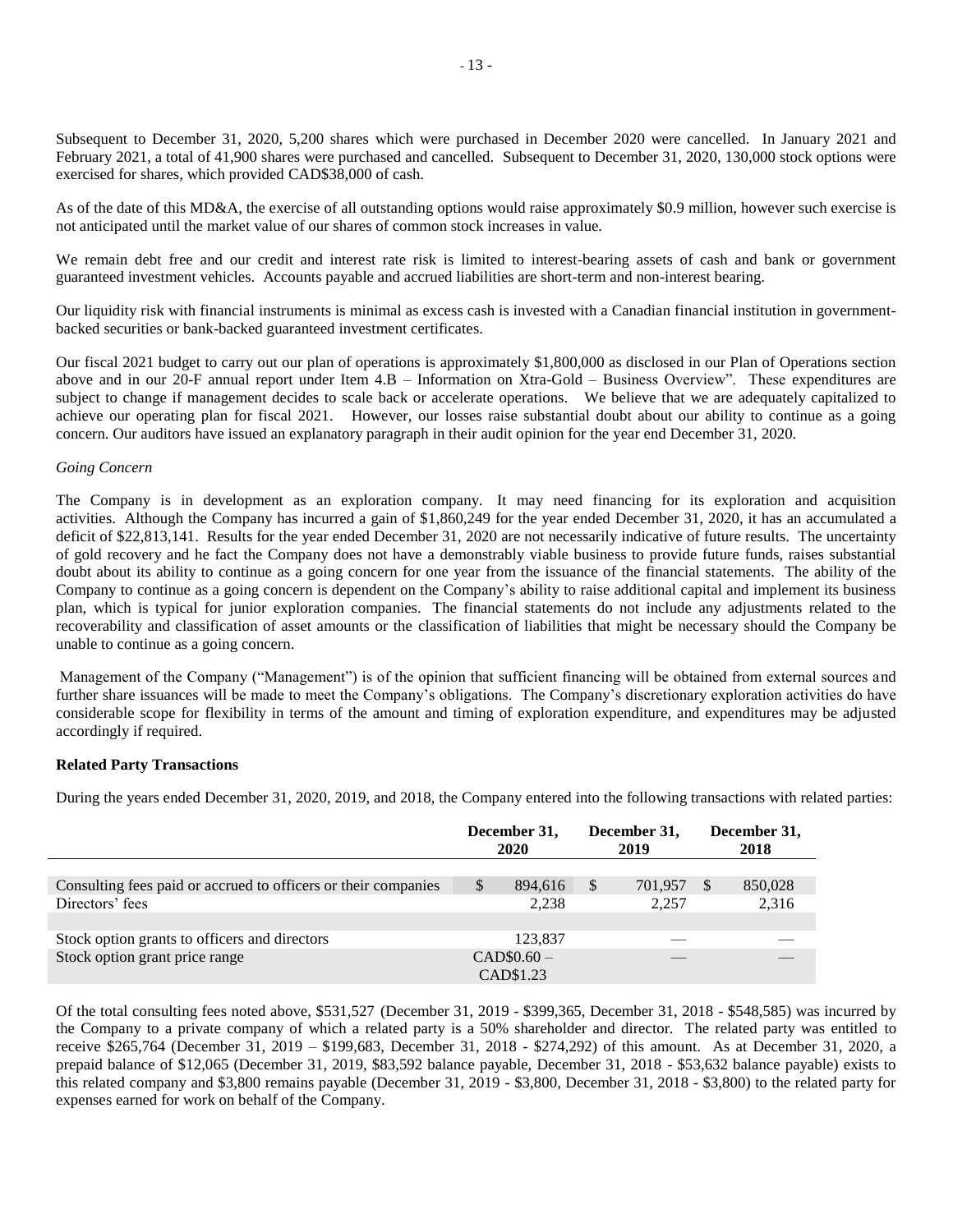During 2020 the Company granted 314,000 options to insiders at a prices between of \$0.47 (CAD\$0.60) and \$0.96 (CAD\$1.23). A total of \$123,837 was included in consulting fees related to these options. During 2019 and 2018 the Company did not grant stock options to insiders.

### *Material Commitments* **Mineral Property Commitments**

Our company is committed to expend, from time to time fees payable:

to the Minerals Commission of Ghana for:

(a) to the Minerals Commission for:

- (i) a new grant or renewal of an expiry date of a prospecting license (currently an annual fee maximum of \$70.00 per cadastral unit/or 21.24 hectare);
- (ii) a new grant or renewal of a mining lease (currently an annual fee maximum of \$1,000.00 per cadastral units/or 21.24 hectare); and
- (iii) annual operating permits;

(b) to the Environmental Protection Agency ("EPA") (of Ghana) for:

- i) processing and certificate fees with respect to EPA permits;
- ii) the issuance of permits before the commencement of any work at a particular concession; or
- iii) the posting of a bond in connection with any mining operations undertaken by the Company;

(c) for a legal obligation associated with our mineral properties for clean up costs when work programs are completed.

# *Purchase of Significant Equipment*

We consider the availability of equipment to conduct our exploration activities. In 2020 we purchased a second drill, a dozer, some pickups and a generator. In 2019, we purchased a trommel. In 2018, we purchased a generator and three new trucks. While we do not expect we will be buying any additional equipment in the foreseeable future, we will continue to assess the situation and weigh our program needs against equipment availability.

# *Off Balance Sheet Arrangements*

Our company has no off balance sheet arrangements.

# **Fair value of financial assets and liabilities**

We invest all excess cash primarily in time deposits, money market funds, corporate debt securities, equities, limited partnerships, and rights and warrants.

We classify all marketable debt securities that have stated maturities of three months or less from the date of purchase as cash equivalents and those with stated maturities of greater than three months as marketable securities on our Consolidated Balance Sheets.

We determine the appropriate classification of our investments in marketable debt securities at the time of purchase and re-evaluate such designation at each balance sheet date. We have classified and accounted for our marketable debt securities as trading securities. After consideration of our risk versus reward objectives, as well as our liquidity requirements, we may sell these debt securities prior to their stated maturities. For all of our marketable debt securities we have elected the fair value option, for which changes in fair value are recorded in other income (expense), net. We determine any realized gains or losses on the sale of marketable debt securities on a specific identification method, and we record such gains and losses as a component of other income (expense), net.

The following tables summarize our debt securities, at their fair value, by significant investment categories as of December 31, 2020, 2019 and 2018:

| Level $1 -$ Cash equivalents | <b>December 31, 2020</b> | <b>December 31, 2019</b> | <b>December 31, 2018</b> |
|------------------------------|--------------------------|--------------------------|--------------------------|
|                              |                          |                          |                          |
| Money market funds           | \$3.772.568              | \$3,620,109              | \$1,572,012              |
|                              | \$3,772,568              | \$3,620,109              | \$1,572,012              |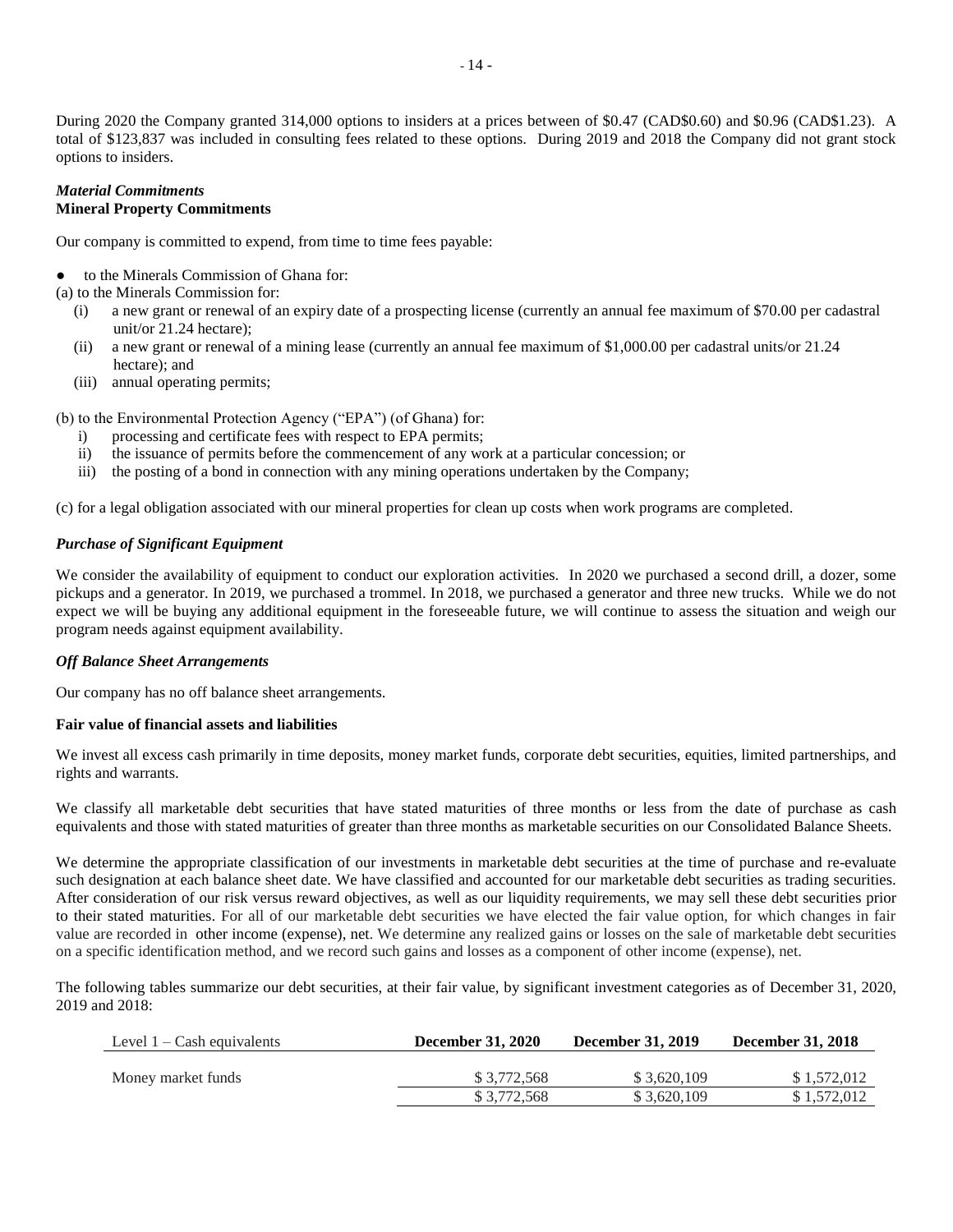|                           | <b>December 31, 2020</b> |   | <b>Quoted Prices</b><br>in Active<br><b>Markets</b><br>(Level 1) | <b>Significant</b><br><b>Other</b><br><b>Observable</b><br><b>Inputs</b><br>(Level 2) |  | <b>Significant</b><br><b>Unobservable</b><br><b>Inputs</b><br>(Level 3) |  |
|---------------------------|--------------------------|---|------------------------------------------------------------------|---------------------------------------------------------------------------------------|--|-------------------------------------------------------------------------|--|
| Cash and cash equivalents | \$<br>4,451,256          | S | 4,451,256                                                        | \$                                                                                    |  | \$                                                                      |  |
| Restricted cash           | 296,322                  |   | 296,322                                                          |                                                                                       |  |                                                                         |  |
| Marketable securities     | 2,345,984                |   | 2,345,984                                                        |                                                                                       |  |                                                                         |  |
| Total                     | 7,093,562                |   | 7,093,562                                                        | \$                                                                                    |  |                                                                         |  |

|                           | <b>Quoted Prices</b><br>in Active<br><b>Markets</b><br><b>December 31, 2019</b><br>(Level 1) |    |           | <b>Significant</b><br><b>Other</b><br><b>Observable</b><br>Inputs<br>(Level 2) |    |   | <b>Significant</b><br>Unobservable<br>Inputs<br>(Level 3) |  |
|---------------------------|----------------------------------------------------------------------------------------------|----|-----------|--------------------------------------------------------------------------------|----|---|-----------------------------------------------------------|--|
| Cash and cash equivalents | \$<br>3,981,239                                                                              | \$ | 3,981,239 | \$                                                                             |    | S |                                                           |  |
| Restricted cash           | 296,322                                                                                      |    | 296,322   |                                                                                | __ |   |                                                           |  |
| Marketable securities     | 887,143                                                                                      |    | 887,143   |                                                                                |    |   |                                                           |  |
| Warrant liability         | (137, 313)                                                                                   |    |           |                                                                                |    |   | (137,313)                                                 |  |
| Total                     | 5,027,391                                                                                    |    | 5,164,704 | \$                                                                             |    |   | (137, 313)                                                |  |

|                                  | <b>December 31, 2018</b> | <b>Ouoted Prices</b><br>in Active<br><b>Markets</b><br>(Level 1) | <b>Significant</b><br><b>Other</b><br><b>Observable</b><br>Inputs<br>(Level 2) |               | <b>Significant</b><br><b>Unobservable</b><br>Inputs<br>(Level 3) |
|----------------------------------|--------------------------|------------------------------------------------------------------|--------------------------------------------------------------------------------|---------------|------------------------------------------------------------------|
| Cash and cash equivalents        | \$<br>2,564,125          | \$<br>2,564,125                                                  | \$                                                                             | $\mathcal{S}$ |                                                                  |
| Restricted cash                  | 296,322                  | 296,322                                                          |                                                                                |               |                                                                  |
| Investment in trading securities | 471,723                  | 471,723                                                          |                                                                                |               |                                                                  |
| Warrant liability                | (115,793)                |                                                                  |                                                                                |               | (115,793)                                                        |
| Total                            | 3,216,377                | \$<br>3,332,170                                                  | \$                                                                             |               | (115,793)                                                        |

### **Critical Accounting Estimates and Changes in Accounting Policies**

The preparation of consolidated financial statements in conformity with US GAAP requires management to make estimates and assumptions that affect the reported amounts of assets and liabilities and disclosure of contingent assets and liabilities at the date of the financial statements and the reported amounts of revenues and expenses during the reporting period. Actual results could differ from those estimates. Significant areas requiring the use of estimates include the carrying value and recoverability of mineral properties, inputs used in the calculation of stock-based compensation and warrants, inputs used in the calculation of the asset retirement obligation, and the valuation allowance applied to deferred income taxes. Actual results could differ from those estimates, and would impact future results of operations and cash flows.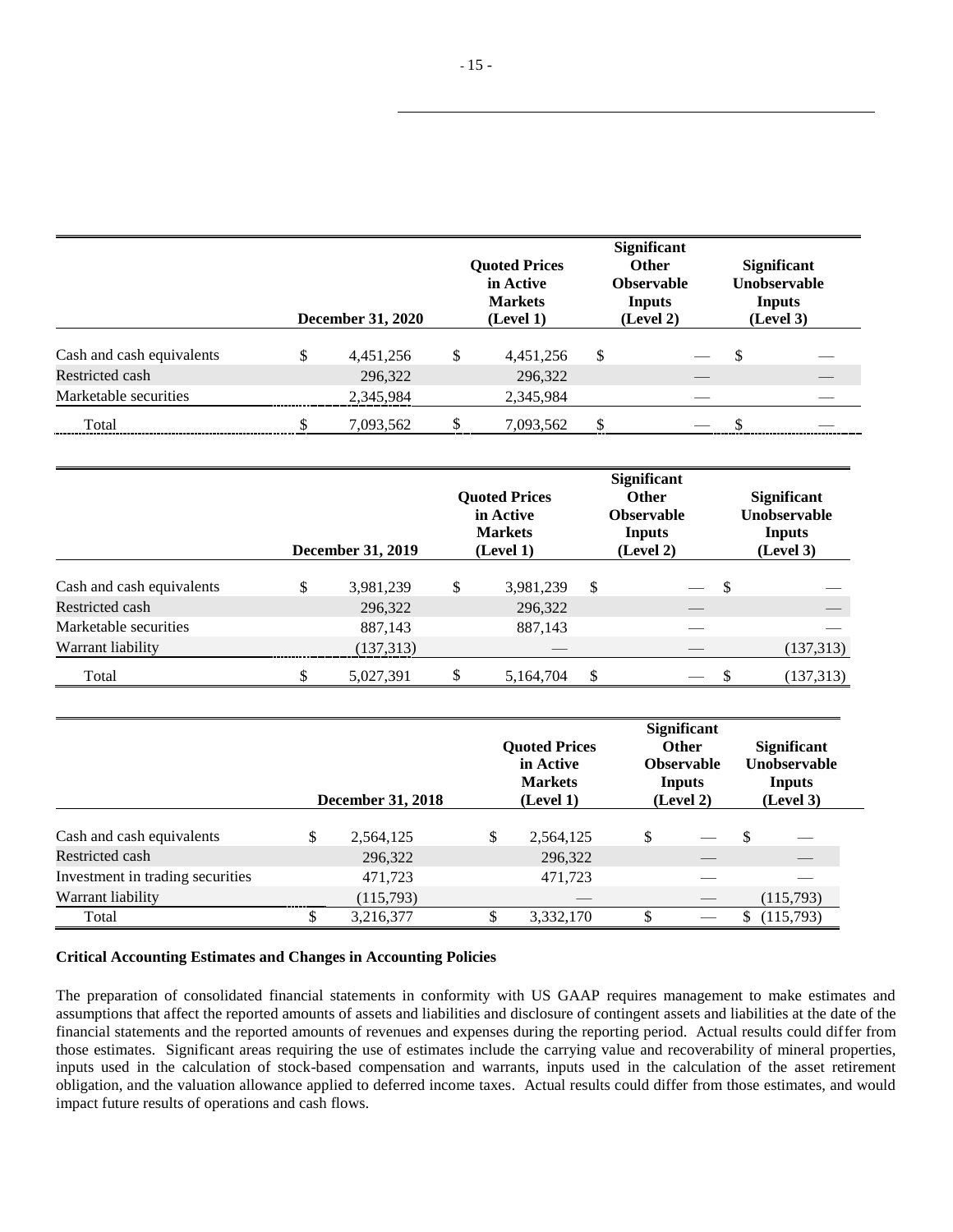### *Caution Regarding Forward-Looking Statements*

This MD&A contains certain forward-looking information and forward-looking statements, as defined in applicable securities laws (collectively referred to herein as "forward-looking statements"). These statements relate to future events or our company's future performance. All statements other than statements of historical fact are forward-looking statements. Often, but not always, forwardlooking statements can be identified by the use of words such as "plans", "expects", "is expected", "budget", "scheduled", "estimates", "continues", "forecasts", "projects", "predicts", "intends", "anticipates" or "believes", or variations of, or the negatives of, such words and phrases or state that certain actions, events or results "may", "could", "would", "should", "might" or "will" be taken, occur or be achieved. Forward-looking statements involve known and unknown risks, uncertainties and other factors, which may cause actual results to differ materially from those anticipated in such forward-looking statements. The forward-looking statements in this MD&A speak only as of the date of this MD&A or as of the date specified in such statement.

The following table outlines certain significant forward-looking statements contained in this MD&A and provides the material assumptions used to develop such statements and material risk factors that could cause actual results to differ materially from the forward-looking statements.

| <b>Forward-Looking Statements</b>                                                     | <b>Assumptions</b>                                                                                                                                                                                                                                                                                                                                                 | <b>Risk Factors</b>                                                                                                                                                                                                                                                                            |  |  |
|---------------------------------------------------------------------------------------|--------------------------------------------------------------------------------------------------------------------------------------------------------------------------------------------------------------------------------------------------------------------------------------------------------------------------------------------------------------------|------------------------------------------------------------------------------------------------------------------------------------------------------------------------------------------------------------------------------------------------------------------------------------------------|--|--|
| Potential of Xtra-Gold's properties<br>to contain economic gold deposits              | Availability of financing for our<br>projects.                                                                                                                                                                                                                                                                                                                     |                                                                                                                                                                                                                                                                                                |  |  |
| and other mineral deposits and/or to<br>become near-term and/or low-cost<br>producers | Actual results of our exploration,<br>resource goals, metallurgical testing,<br>economic studies and development                                                                                                                                                                                                                                                   | Uncertainties involved in interpreting<br>geological data and confirming title to<br>acquired properties.<br>Possibility of future exploration results,                                                                                                                                        |  |  |
|                                                                                       | activities will be favourable.<br>metallurgical test work, economic studies<br>Operating, exploration and<br>development costs will be consistent<br>and development activities will not be<br>with our expectations.<br>consistent with our expectations.                                                                                                         |                                                                                                                                                                                                                                                                                                |  |  |
|                                                                                       | Ability to retain and attract skilled<br>staff.                                                                                                                                                                                                                                                                                                                    | Variations from the technical reports.                                                                                                                                                                                                                                                         |  |  |
|                                                                                       | All requisite regulatory and<br>governmental approvals will be<br>received on a timely basis on terms<br>acceptable to Xtra-Gold, including<br>development of any deposit in<br>compliance with Ghanaian mining<br>law.<br>Social engagement and local<br>acceptance of our projects.<br>Economic, political and industry<br>market conditions will be favourable. | Increases in costs, environmental<br>compliance and changes in environmental,<br>local legislation and regulation, community<br>support and the political and economic<br>climate.<br>Price volatility of gold and other associated<br>commodities impacting the economics of our<br>projects. |  |  |
| Potential to expand the NI 43-101                                                     | Availability of financing.                                                                                                                                                                                                                                                                                                                                         | Changes in the capital markets impacting                                                                                                                                                                                                                                                       |  |  |
| resources on Xtra-Gold's existing<br>projects and achieve its growth<br>targets       | Actual results of our exploration,<br>resource goals, metallurgical testing,<br>economic studies and development<br>activities will be favourable.                                                                                                                                                                                                                 |                                                                                                                                                                                                                                                                                                |  |  |
| NI 43-101 technical reports are correct<br>and comprehensive.                         |                                                                                                                                                                                                                                                                                                                                                                    | Possibility of future exploration results,<br>metallurgical test work, economic studies                                                                                                                                                                                                        |  |  |
|                                                                                       | Operating, exploration and<br>development costs will be consistent<br>with our expectations.                                                                                                                                                                                                                                                                       | and development activities will not be<br>consistent with our expectations.<br>Variations from the technical reports.                                                                                                                                                                          |  |  |
|                                                                                       | Ability to retain and attract skilled                                                                                                                                                                                                                                                                                                                              | Increases in costs, environmental                                                                                                                                                                                                                                                              |  |  |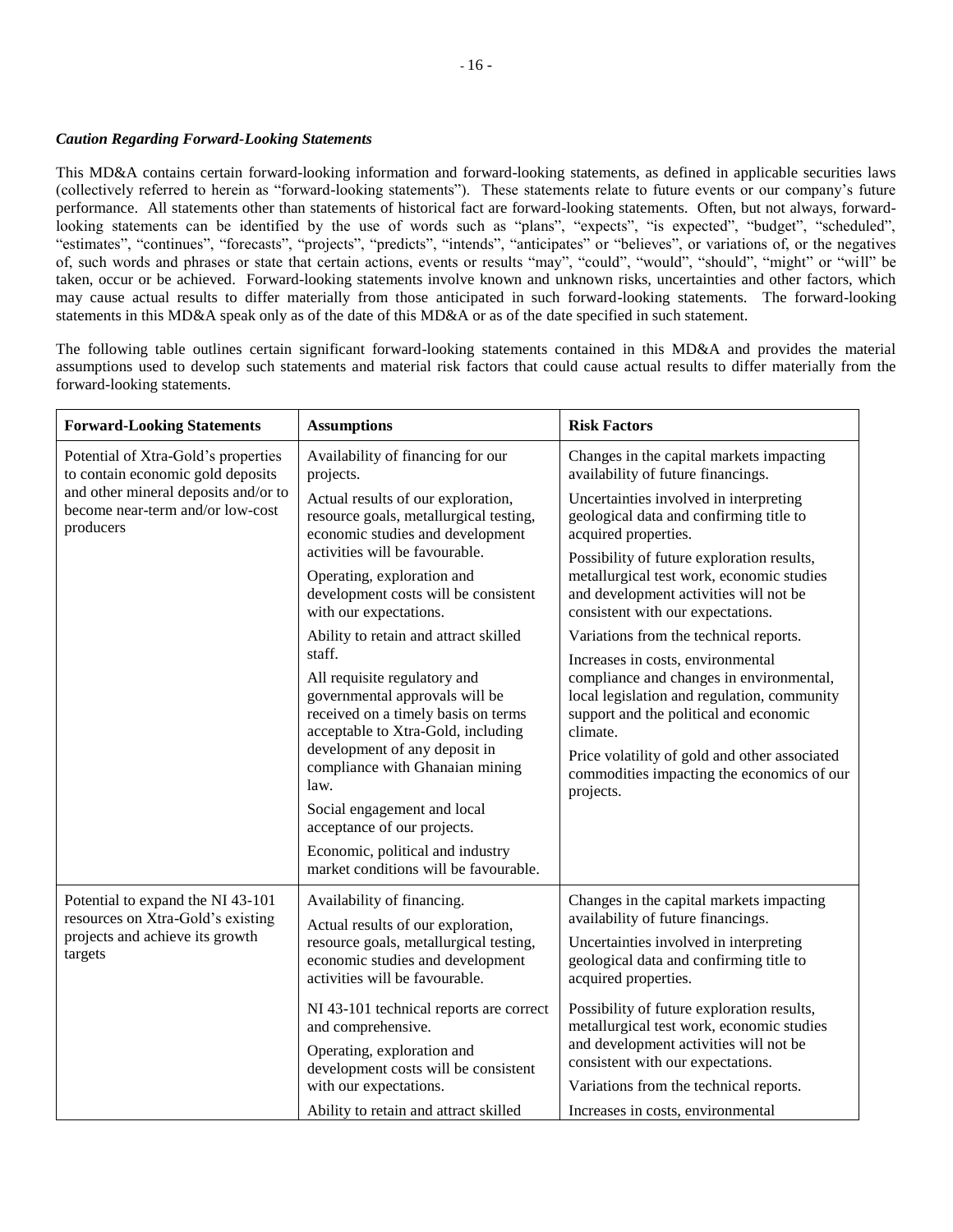| <b>Forward-Looking Statements</b>                                                                                                                                                                            | <b>Assumptions</b>                                                                                                                                                                                                                                                                                                                                                                                                                                                                                                                                                                                         | <b>Risk Factors</b>                                                                                                                                                                                                                                                                                                                                                                                                                                                                                                                                                                                     |
|--------------------------------------------------------------------------------------------------------------------------------------------------------------------------------------------------------------|------------------------------------------------------------------------------------------------------------------------------------------------------------------------------------------------------------------------------------------------------------------------------------------------------------------------------------------------------------------------------------------------------------------------------------------------------------------------------------------------------------------------------------------------------------------------------------------------------------|---------------------------------------------------------------------------------------------------------------------------------------------------------------------------------------------------------------------------------------------------------------------------------------------------------------------------------------------------------------------------------------------------------------------------------------------------------------------------------------------------------------------------------------------------------------------------------------------------------|
|                                                                                                                                                                                                              | staff.<br>All requisite regulatory and<br>governmental approvals will be<br>received on a timely basis on terms<br>acceptable to Xtra-Gold.<br>Social engagement and local<br>acceptance of our projects.<br>Economic, political and industry<br>market conditions will be favourable.<br>Continuance of gold recovery<br>operations.                                                                                                                                                                                                                                                                      | compliance and changes in environmental,<br>local legislation and regulation, community<br>support and the political and economic<br>climate.<br>Price volatility of gold and other associated<br>commodities impacting the economics of our<br>projects.<br>Continued cooperation of government bodies<br>to conduct placer operations.                                                                                                                                                                                                                                                                |
| Ability to meet working capital<br>needs for fiscal 2021                                                                                                                                                     | Operating and exploration activities<br>and associated costs will be consistent<br>with our current expectations.<br>Capital markets and financing<br>opportunities are favourable to Xtra-<br>Gold.                                                                                                                                                                                                                                                                                                                                                                                                       | Changes in the capital markets impacting<br>availability and timing of future financings<br>on acceptable terms.<br>Increases in costs, environmental<br>compliance and changes in environmental,<br>other local legislation and regulation.                                                                                                                                                                                                                                                                                                                                                            |
|                                                                                                                                                                                                              | Sale of any investments, if warranted,<br>on acceptable terms.<br>Xtra-Gold continues as a going<br>concern.                                                                                                                                                                                                                                                                                                                                                                                                                                                                                               | Adjustments to currently proposed operating<br>and exploration activities.<br>Price volatility of gold and other<br>commodities impacting sentiment for<br>investment in the resource markets.                                                                                                                                                                                                                                                                                                                                                                                                          |
| Plans, costs, timing and capital for<br>future exploration and development<br>of Xtra-Gold's properties including<br>the potential impact of complying<br>with existing and proposed laws<br>and regulations | Availability of financing for our<br>exploration and development<br>activities.<br>Actual results of our exploration,<br>resource goals, metallurgical testing,<br>economic studies and development<br>activities will be favourable.<br>Operating, exploration and<br>development costs will be consistent<br>with our expectations.<br>Ability to retain and attract skilled<br>staff.<br>All requisite regulatory and<br>governmental approvals will be<br>received on a timely basis on terms<br>acceptable to Xtra-Gold.<br>Economic, political and industry<br>market conditions will be favourable. | Changes in the capital markets impacting<br>availability of future financings.<br>Uncertainties involved in interpreting<br>geological data and confirming title to<br>acquired properties.<br>Possibility of future exploration results,<br>metallurgical test work and economic studies<br>will not be consistent with our expectations.<br>Increases in costs, environmental<br>compliance and changes in environmental,<br>local legislation and regulation and political<br>and economic climate.<br>Price volatility of gold and other<br>commodities impacting the economics of our<br>projects. |
| Management's outlook regarding<br>future trends                                                                                                                                                              | Availability of financing.<br>Actual results of our exploration,<br>resource goals, metallurgical testing,<br>economic studies and development<br>activities will be favourable.<br>Prices for gold and other commodities                                                                                                                                                                                                                                                                                                                                                                                  | Price volatility of gold and other<br>commodities impacting the economics of our<br>projects and appetite for investing in junior<br>gold exploration equities.<br>Possibility of future exploration results,<br>metallurgical test work, economic studies<br>and development activities will not be                                                                                                                                                                                                                                                                                                    |